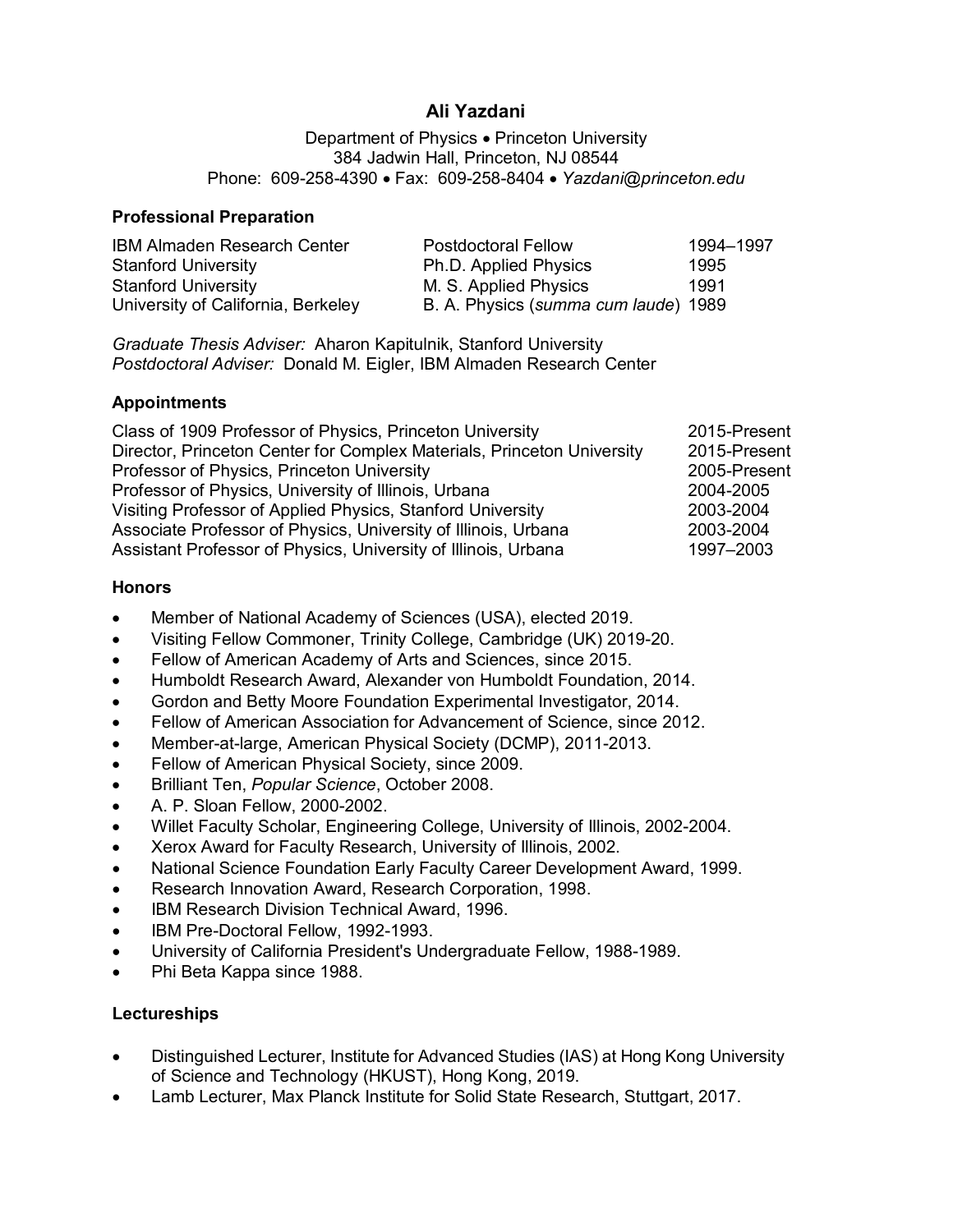- Morris Loeb Lectureship, Harvard University, 2016.
- Joliot Chair, École Supérieure de Physique et de Chimie Industrielles de la ville de Paris, 2016.
- Maggie and Nick DeWolf Public Lecturer, Aspen Center for Physics, 2016.
- Einstein Lecturer, Weizmann Institute of Science, Israel, 2015.
- Pagels Lecturer, Aspen Center for Physics, 2011.
- Kavli Lecturer, Delft University of Technology, The Netherlands, 2011.

## **Publications**

\*Notable Publications (Orcid ID: 0000-0003-4996-8904)

- 1. Y. Jia, P. Wang, C.-L. Chiu, Z. Song, G. Yu, B. Jäck, S. Lei, S. Klemenz, F. A. Cevallos, M. Onyszczak, N. Fishchenko, X. Liu, G. Farahi, F. Xie, Y. Xu, K. Watanabe, T. Taniguchi, B. A. Bernevig, R. J. Cava, L. M. Schoop, A. Yazdani and S. Wu, "Evidence for a monolayer excitonic insulator," Nat. Phys. **18**, 87-93 (2022). DOI: 10.1038/s41567-021-01422-w arXiv:2010.05390.
- 2. X. Liu, G. Farahi, C.-L. Chiu, Z. Papic, K. Watanabe, T. Taniguchi, M. P. Zaletal and A. Yazdani, ["Visualizing broken symmetry and topological defects in a quantum Hall](https://www.science.org/doi/10.1126/science.abm3770)  [ferromagnet,](https://www.science.org/doi/10.1126/science.abm3770)" Science **375**, 6578, pp. 321-326 (2021). https://doi.org/10.1126/science.abm3770
- 3. M. Oh, K. P. Nuckolls, D. Wong, R. L. Lee, X. Liu, K. Watanabe, T. Taniguchi and A. Yazdani, ["Evidence for unconventional superconductivity in twisted bilayer graphene,"](https://www.nature.com/articles/s41586-021-04121-x) Nature **600**, 240-245 (2021). https://doi.org/10.1038/s41586-021-04121-x
- 4. [N. Regnault,](https://arxiv.org/search/?searchtype=author&query=Regnault%2C+N) [Y. Xu,](https://arxiv.org/search/?searchtype=author&query=Xu%2C+Y) [M.-R. Li,](https://arxiv.org/search/?searchtype=author&query=Li%2C+M) [D.-S. Ma,](https://arxiv.org/search/?searchtype=author&query=Ma%2C+D) [M. Jovanovic,](https://arxiv.org/search/?searchtype=author&query=Jovanovic%2C+M) [A. Yazdani,](https://arxiv.org/search/?searchtype=author&query=Yazdani%2C+A) [S. S. P. Parkin,](https://arxiv.org/search/?searchtype=author&query=Parkin%2C+S+S+P) [C.](https://arxiv.org/search/?searchtype=author&query=Felser%2C+C)  [Felser,](https://arxiv.org/search/?searchtype=author&query=Felser%2C+C) [L. M. Schoop,](https://arxiv.org/search/?searchtype=author&query=Schoop%2C+L+M) [N. P. Ong,](https://arxiv.org/search/?searchtype=author&query=Ong%2C+N+P) [R. J. Cava,](https://arxiv.org/search/?searchtype=author&query=Cava%2C+R+J) [L. E.,](https://arxiv.org/search/?searchtype=author&query=Elcoro%2C+L) [Z.-D. Song,](https://arxiv.org/search/?searchtype=author&query=Song%2C+Z) [B. A. Bernevig,](https://arxiv.org/search/?searchtype=author&query=Bernevig%2C+B+A) "Catalogue of flat band stoichiometric materials," [arXiv:2106.05287](https://arxiv.org/abs/2106.05287) [cond-mat.str-el] (submitted 9 June, 2021.)
- 5. D. [Călugăru](https://arxiv.org/search/?searchtype=author&query=C%C4%83lug%C4%83ru%2C+D), [N. Regnault,](https://arxiv.org/search/?searchtype=author&query=Regnault%2C+N) [M. Oh,](https://arxiv.org/search/?searchtype=author&query=Oh%2C+M) [K. P. Nuckolls,](https://arxiv.org/search/?searchtype=author&query=Nuckolls%2C+K+P) [D. Wong,](https://arxiv.org/search/?searchtype=author&query=Wong%2C+D) [R. L. Lee,](https://arxiv.org/search/?searchtype=author&query=Lee%2C+R+L) [A. Yazdani,](https://arxiv.org/search/?searchtype=author&query=Yazdani%2C+A) [O.](https://arxiv.org/search/?searchtype=author&query=Vafek%2C+O)  [Vafek,](https://arxiv.org/search/?searchtype=author&query=Vafek%2C+O) [B. A. Bernevig,](https://arxiv.org/search/?searchtype=author&query=Bernevig%2C+B+A) "Spectroscopy of twisted bilayer graphene correlated insulators." arXiv:2110.15300 [cond-mat.str-el]. (submitted 28 October, 2021)
- 6. B. Jäck, Y. Xie and A. Yazdani, "Detecting and distinguishing Majorana zero modes with the scanning tunnelling microscope," Nature Reviews Physics **3**, issue 8 (2021). DOI: https://doi.org/10.1038/s42254-021-00328-z (arXiv:2103.13210 [cond-mat.mes-hall])
- 7. H. Ding, Y. Hu, M. T. Randeria, S. Hoffman, O. Deb, J. Klinovaja, D. Loss and A. Yazdani "Tuning interactions between spins in a superconductor," PNAS **118** (14) e2024837118 (2021). DOI: 10.1073/pnas.2024837118
- 8. A. Yazdani, "Magic, symmetry, and twisted matter," Science **371**, no. 6534, 1098-1099 (2021). DOI: 10.1126/science.abg5641
- 9. E. Y. Andrei, D. K. Efetov, P Jarillo-Herrero, A. H. MacDonald, K. F. Mak, T. Senthil, E. Tutuc, A. Yazdani and A. F. Young, "The marvels of moiré materials," Nat Rev Mater **6**, 201-206 (Viewpoint) (2021). DOI: 10.1038/s41578-021-00284-1
- 10. B. Lian, Z.-D. Song, N. Regnault, D. K. Efetov, A. Yazdani, and B. A. Bernevig, "Twisted bilayer graphene. IV. Exact insulator ground states and phase diagram," Phys. Rev. B **103**, 205414 (2021). DOI: https://doi.org/10.1103/PhysRevB.103.205414 (arXiv:2009.13530)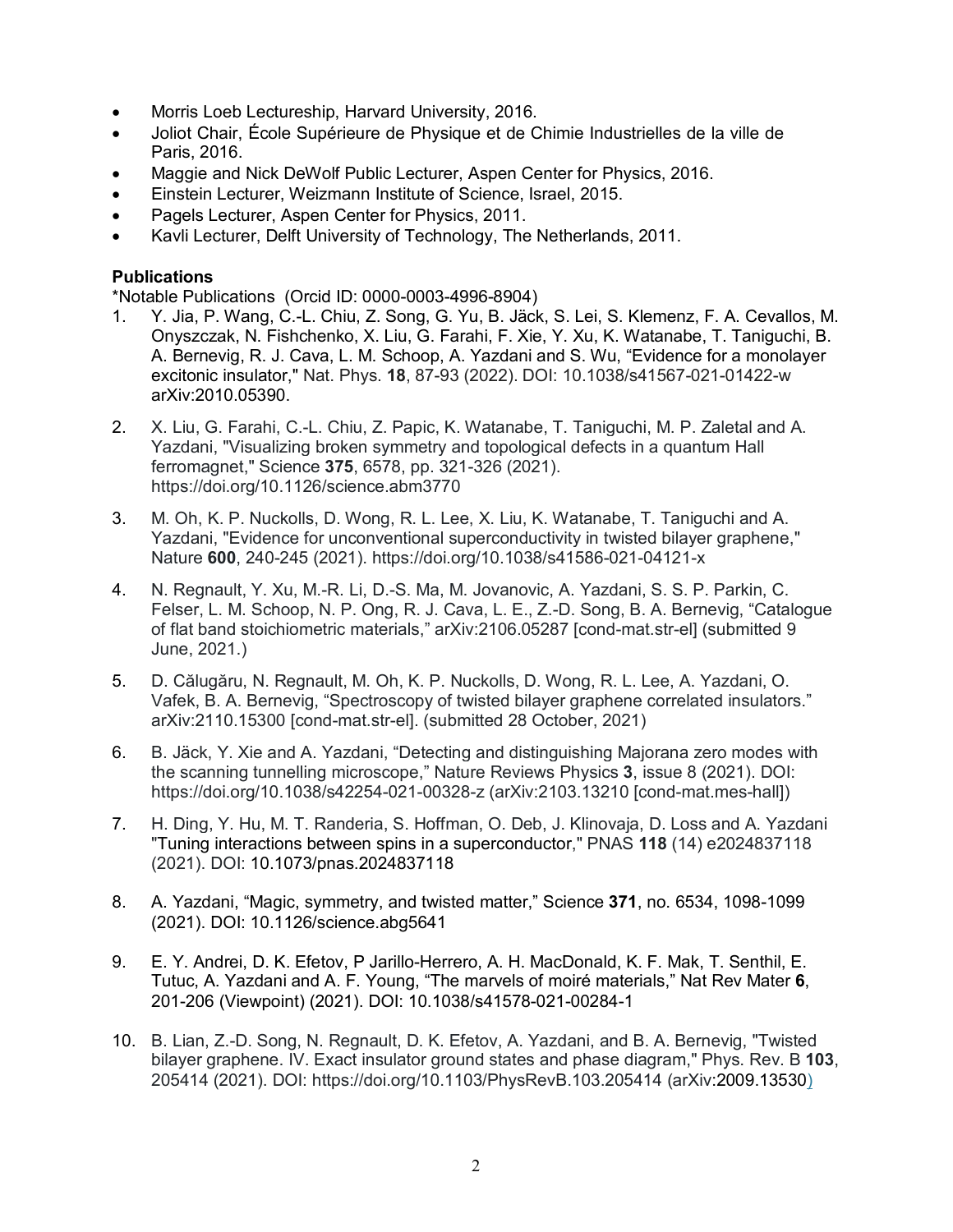- 11. X. Liu, C.-L. Chiu, J. Y. Lee, G. Farahi, K. Watanabe, T. Taniguchi, A. Vishwanath, and A. Yazdani, "Spectroscopy of a tunable moiré system with a correlated and topological flat band," Nature Communications **12**, 2732 (2021) DOI: 10.1038/s41467-021-23031-0. (arXiv:2008.07552).
- 12. \* K. P. Nuckolls, M. Oh, D. Wong, B. Lian, K. Watanabe, T. Taniguchi, B. A. Bernevig and A. Yazdani, "Strongly correlated Chern insulators in magic-angle twisted bi-layer graphene," Nature, **588**, 610-615 (2020). DOI: 10.1038/s41586-020-3028-8
- 13. \* D. Wong, K. P. Nuckolls, M. Oh, B. Lian, Y. Xie, S. Jeon, K. Watanabe, T. Taniguchi, B. A. Bernevig and A. Yazdani, "Cascade of electronic transitions in magic-angle twisted bilayer graphene," Nature **582**, 198-202 (2020). DOI: 10.1038/s41586-020-2339-0; arXiv:1912.06145
- 14. \* B. Jäck, Y. Xie, B. A. Bernevig, and A. Yazdani, "Observation of backscattering induced by magnetism in a topological edge state," Proceedings of the National Academy of Sciences **117**, 16214 (2020) DOI: 10.1073/pnas.2005071117
- 15. D. Wong, S. Jeon, K. P. Nuckolls, M. Oh, S. C. J. Kingsley and A. Yazdani, "A modular ultra-high vacuum millikelvin scanning tunneling microscope," Review of Scientific Instruments **91**, 023703 (2020). DOI: 10.1063/1.5132872
- 16. S. Lei, J. Lin, Y. Jia, M. Gray, A. Topp, G. Farahi, S. Klemenz, T. Gao, F. Rodolakis, J. L. McChesney, C. R. Ast, A. Yazdani, K. S. Burch, S. Wu, N. P. Ong and L. M. Schoop, "High mobility in a van der Waals layered antiferromagnetic metal," Science Advances **07**, 6, (2020). DOI: 10.1126/sciadv.aay6407
- 17. K. Agarwal, M. T. Randeria, A. Yazdani, S. L. Sondhi and S. A. Parameswaran, "Topologyand symmetry-protected domain wall conduction in quantum Hall nematics," Phys. Rev. B **100**, 16, 165103 (2019) DOI: 10.1103/physrevb.100.165103
- 18. A. Yazdani, "Conjuring Majorana with synthetic magnetism," Nature Materials **18**, 1036- 1037 (2019). DOI: 10.1038/s41563-019-0477-2
- 19. B. A. Bernevig and A. Yazdani, "New research reveals how electrons interact in twisted graphene," Scientific American (July 2019). (Link to blog.)
- 20. \* Y. Xie, B. Lian, B. Jäck, X. Liu, C.-L. Chiu, K. Watanabe, T. Taniguchi, B. A. Bernevig, and A. Yazdani, "Spectroscopic signatures of many-body correlations in magic-angle twisted bilayer graphene," Nature **572**, 101-105 (2019). DOI: 10.1038/s41586-019-1422-x
- 21. \* B. Jäck, Y. Xie, J. Li, S. Jeon, B. A. Bernevig, and A. Yazdani, "Observation of a Majorana zero mode in a topologically protected edge channel," Science **364**, 1255-1259 (2019). DOI: 10.1126/science.aax1444
- 22. \* M. T. Randeria, K. Agarwal, B. E. Feldman, H. Ding, H. Ji, R. J. Cava, S. L. Sondhi, S. A. Parameswaran, and A. Yazdani, "Interacting multi-channel topological boundary modes in a quantum Hall valley system," Nature **566**, 363-367 (2019). DOI: 10.1038/s41586-019- 0913-0
- 23. R. V. Mishmash, A. Yazdani, and M. P. Zaletel, "Majorana lattices from the quantized Hall limit of a proximitized spin-orbit coupled electron gas," Physical Review B **99**, 11, 115427 (2019). DOI: 10.1103/physrevb.99.115427
- 24. \* F. Schindler, Z. Wang, M. G. Vergniory, A. M. Cook, A. Murani, S. Sengupta, A. Y. Kasumov, R. Deblock, S. Jeon, I. Drozdov, H. Bouchiat, S. Guéron, A. Yazdani, B. A.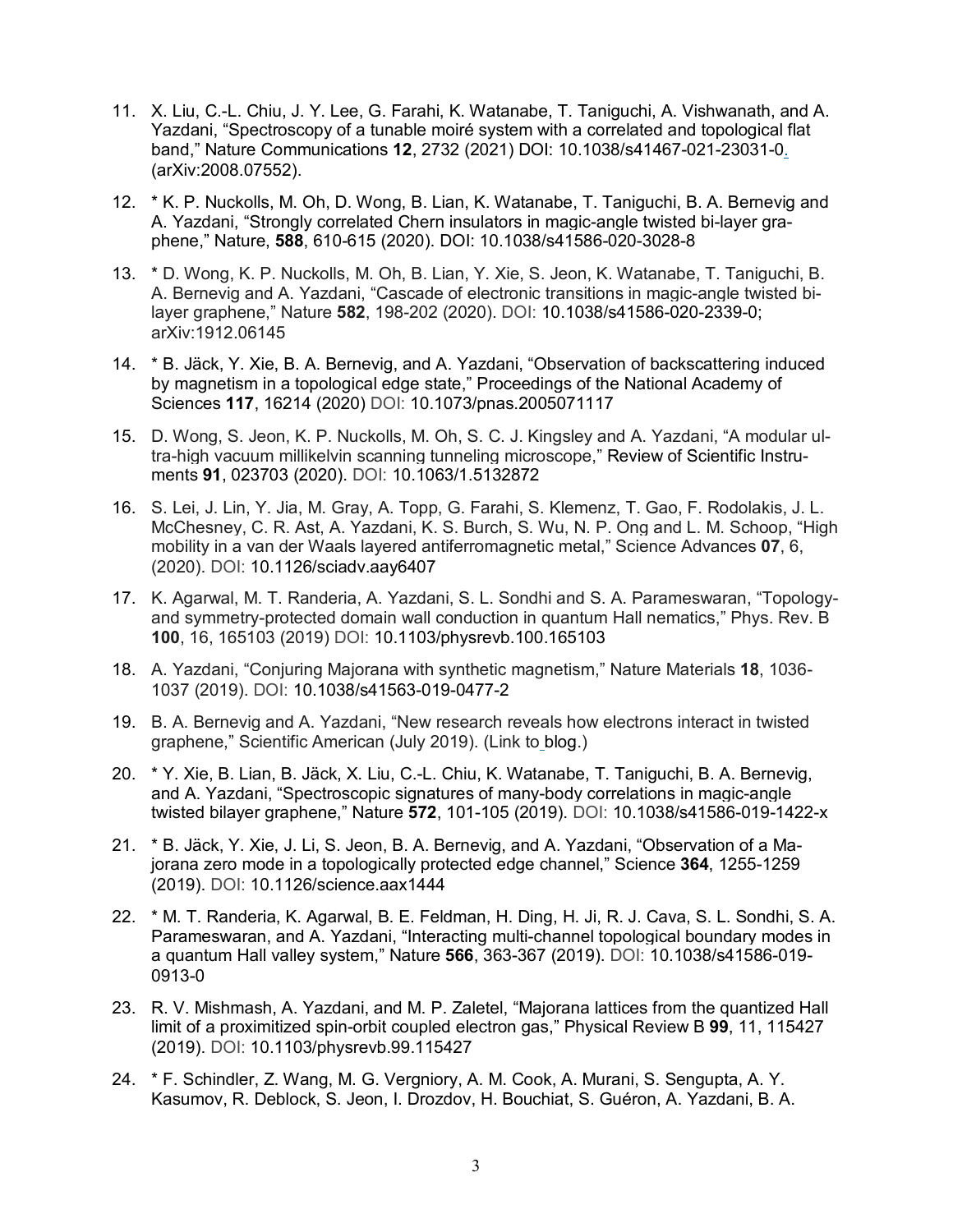Bernevig, and T. Neupert, "Higher-order topology in bismuth," Nature Physics **14**, 918-924 (2018) *(cover story).* DOI: 10.1038/s41567-018-0224-7

- 25. \* M. T. Randeria, B. E. Feldman, F. Wu, H. Ding, A. Gyenis, H. Ji, R. J. Cava, A. H. Mac-Donald, and A. Yazdani, "Ferroelectric quantum Hall phase revealed by visualizing Landau level wavefunction interference," Nature Physics **14**, 796-800 (2018). DOI: 10.1038/s41567-018-0148-2
- 26. J. Li, S. Jeon, Y. Xie, A. Yazdani, and B. A. Bernevig, "Majorana spin in magnetic atomic chain systems," Physical Review B **97**, 125119 (2018). DOI: 10.1103/physrevb.97.125119
- 27. A. Gyenis, B. E. Feldman, M. T. Randeria, G. A. Peterson, E. D. Bauer, P. Aynajian, and A. Yazdani, "Visualizing heavy fermion confinement and Pauli-limited superconductivity in layered CeCoIn5," Nature Communications **9**.549 (2018). DOI: 10.1038/s41467-018- 02841-9
- 28. Z. Papić, R. S. K. Mong, A. Yazdani, and M. P. Zaletal, "Imaging anyons with scanning tunneling microscopy," Physical Review X **8**, 011037 (2018) DOI: 10.1103/physrevx.8.011037
- 29. \* S. Jeon, Y. Xie, J. Li, Z. Wang, B. A. Bernevig, and A. Yazdani, "Distinguishing a Majorana zero mode using spin resolved measurements," Science **358**, 772 (2017). DOI: 10.1126/science.aan3670
- 30. \* B. E. Feldman, M. T. Randeria, J. Li, S. Jeon, Y. Xie, Z. Wang, I. K. Drozdov, B. A. Bernevig, and A. Yazdani, "High-resolution studies of the Majorana atomic chain platform," Nature Physics **13**, 286 (2016). DOI: 10.1038/nphys3947
- 31. \* B. E. Feldman, M. T. Randeria, A. Gyenis, F. Wu, H. Ji, R. J. Cava, A. H. MacDonald, and A. Yazdani, "Observation of a nematic quantum Hall liquid on the surface of bismuth," Science **354**, 6310 (2016). DOI: 10.1126/science.aag1715
- 32. M. Liu, W. Wang, A. R. Richardella, A. Kandala, J. Li, A. Yazdani, N. Samarth, and N. P. Ong, "Large discrete jumps observed in the transition between Chern states in a ferromagnetic topological insulator," Science Advances **29**, No. 7, e1600167 (2016). DOI: 10.1126/sciadv.1600167
- 33. A. Gyenis, E. H. da Silva Neto, R. Sutarto, E. Schierle, F. He, E. Weschke, M. Kavai, R. E. Baumbach, J. D. Thompson, E. D. Bauer, Z. Fisk, A. Damascelli, A. Yazdani, and Pegor Aynajian, "Quasiparticle interference of heavy fermions in resonant x-ray scattering," Science Advances **2**, 10 (2016). DOI: DOI: 10.1126/sciadv.1601086
- 34. A. Gyenis, H. Inoue, S. Jeon, B. B. Zhou, B. E. Feldman, Z. Wang, J. Li, S. Jiang, Q. D. Gibson, S. K. Kushwaha, J. W. Krizan, N. Ni, R. J. Cava, B. A. Andrei Bernevig, and A. Yazdani, "Imaging electronic states on topological semimetals using scanning tunneling microscopy," New Journal of Physics **18**, 105003 (2016). DOI: 10.1088/1367- 2630/18/10/105003
- 35. \* H. Inoue, A. Gyenis, Z. Wang, J. Li, S. W. Oh, S. Jiang, N. Ni, B. A. Bernevig and A. Yazdani, "Quasiparticle interference of the Fermi arcs and surface-bulk connectivity of Weyl semimetals," Science **351**, 1184 (2016). DOI: 10.1126/science.aad8766
- 36. J. Li,T. Neupert, Z. Wang, A. H. MacDonald, A. Yazdani, and B. A. Bernevig, "Two-dimensional chiral topological superconductivity in Shiba lattices," Nature Communication **7**, 12297 (2016). DOI: 10.1038/ncomms12297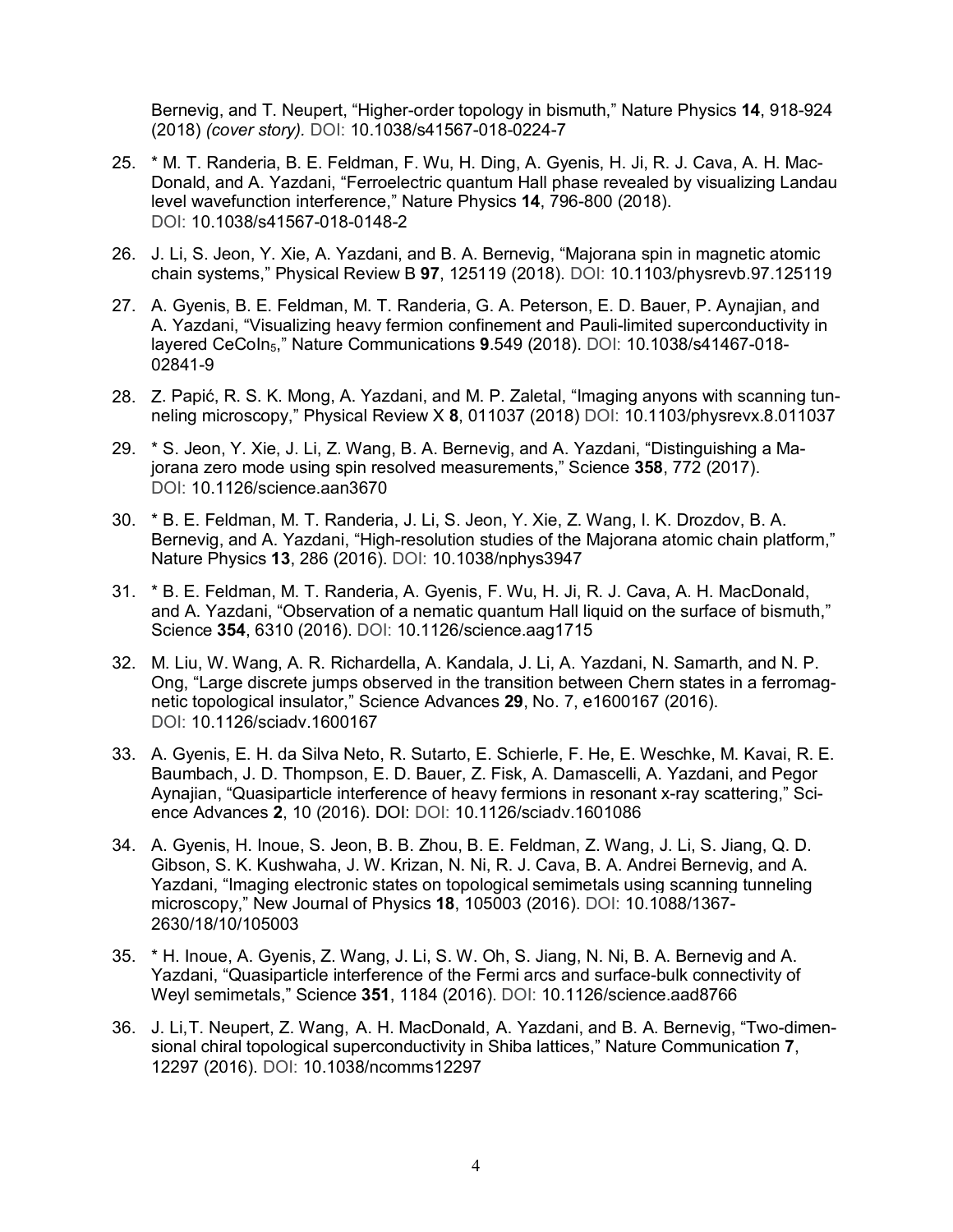- 37. S. K. Kushwaha, I. Pletikosić, T. Liang, A. Gyenis, S. H. Lapidus, Y. Tian, H. Zhao, K. S. Burch, J. Lin, W. Wang, H. Ji, A. V. Fedorov, A. Yazdani, N. P. Ong, T. Valla, and R. J. Cava, "Sn-doped  $Bi_{1.1}$  Sb  $_{0.9}$ Te<sub>2</sub>S bulk crystal topologoical insulator with excellent properties," Nature Communication **7**, 11456 (2016). DOI: 10.1038/ncomms11456
- 38. M. T. Randeria, B. E. Feldman, I. K. Drozdov, and A. Yazdani, "Scanning Josephson spectroscopy on the atomic scale," Physical Review B Rapid Communication **93**, 161115R (2016). Selected as an Editor's choice. DOI: 10.1103/physrevb.93.161115
- 39. A. Yazdani, E. H. da Silva Neto, and P. Aynajian, "Spectroscopic imaging of strongly correlated electronic states," Annual Review of Condensed Matter Physics **7**, 11 (2016). DOI: 10.1146/annurev-conmatphys-031214-014529
- 40. T. Neupert, A. Yazdani, and B. A. Bernevig, "Shiba chains of scalar impurities on unconventional superconductors," Physical Review B **93**, 094508, (2016). DOI: 10.1103/PhysRevB.93.094508
- 41. P. K. Das, D. Di Sante, I. Vobornik, J. Fujii, T. Okuda, E. Bruyer, A. Gyenis, B. E. Feldman, J. Tao, R. Ciancio, G. Rossi, M. N. Ali, S. Picozzi, A. Yazdani, G. Panaccione, and R. J. Cava, "Layer-dependent quantum cooperation of electron and hole states in the anomalous semimetal WTe2," Nature Communication **7,** 10847 (2016). DOI: 10.1038/ncomms10847
- 42. S. Kourtis, J. Li, Z. Wang, A. Yazdani, and B. A. Bernevig, "Universal signatures of Fermi arcs in quasiparticle interference on the surface of Weyl semimetals," Physical Review B Rapid Communication **93**, 041109 (2016). DOI: 10.1103/PhysRevB.93.041109
- 43. J. Li, T. Neupert, B. A. Bernevig, and A. Yazdani, "Manipulating Majorana zero modes on atomic rings with an external magnetic field," Nature Communication **7**, 10395, (2016). DOI: 10.1038/ncomms10395
- 44. A. Yazdani, "Visualizing Majorana fermions in a chain of magnetic atoms on a superconductor," Proceeding of Nobel symposium on Topological Phases of Matter, Physica Scripta **T164**, 014012 (2015). DOI: 10.1088/0031-8949/2015/T164/014012
- 45. S. K. Kushwaha, J. W. Krizan, B. E. Feldman, A. Gyenis, M. T. Randeria, J. Xiong, S-Y. Xu, N. Alidoust, I. Belopolski, T. Liang, M. Z. Hasan, N. P. Ong, A. Yazdani, and R. J. Cava, "Bulk crystal growth and electronic characterization of the 3D Dirac semimetal Na3Bi," Applied Physics Letters Materials **3**, 041504 (2015). DOI: 10.1063/1.4908158
- 46. H. Luo, W. Xie, J. Tao, H. Inoue, A. Gyenis, J. W. Krizan, A. Yazdani, Y. Zhu, and R. J. Cava, "Polytypism, polymorphism, and superconductivity in TaSe<sub>2−x</sub> Te<sub>x</sub>," Proceeding of National Academy of Sciences **112** no. 11 (2015). DOI: 10.1073/pnas.1502460112
- 47. J. Li, H. Chen, I. K. Drozdov, A. Yazdani, B. A. Bernevig, and A. H. MacDonald, "Topological superconductivity induced by ferromagnetic metal chains," Physical Review B **90**, 235433 (2014). DOI: 10.1103/PhysRevB.90.235433
- 48. \* S. Nadj-Perge, I. K. Drozdov, J. Li, H. Chen, S. Jeon, J. Seo, A. H. MacDonald, B. A. Bernevig, and A. Yazdani, "Observation of Majorana fermions in ferromagnetic atomic chains on a superconductor," Science **346**, 6209 (2014). DOI: 10.1126/science.1259327
- 49. \* S. Jeon, B. B. Zhou, A. Gyenis, B. E. Feldman, I. Kimchi, A. C. Potter, Q. D. Gibson, R. J. Cava, A. Vishwanath, and A. Yazdani, "Landau quantization and quasiparticle interference in the three-dimensional Dirac semimetal Cd<sub>3</sub>As<sub>2</sub>," Nature Materials **13**, 851-856 (2014). DOI: 10.1038/nmat4023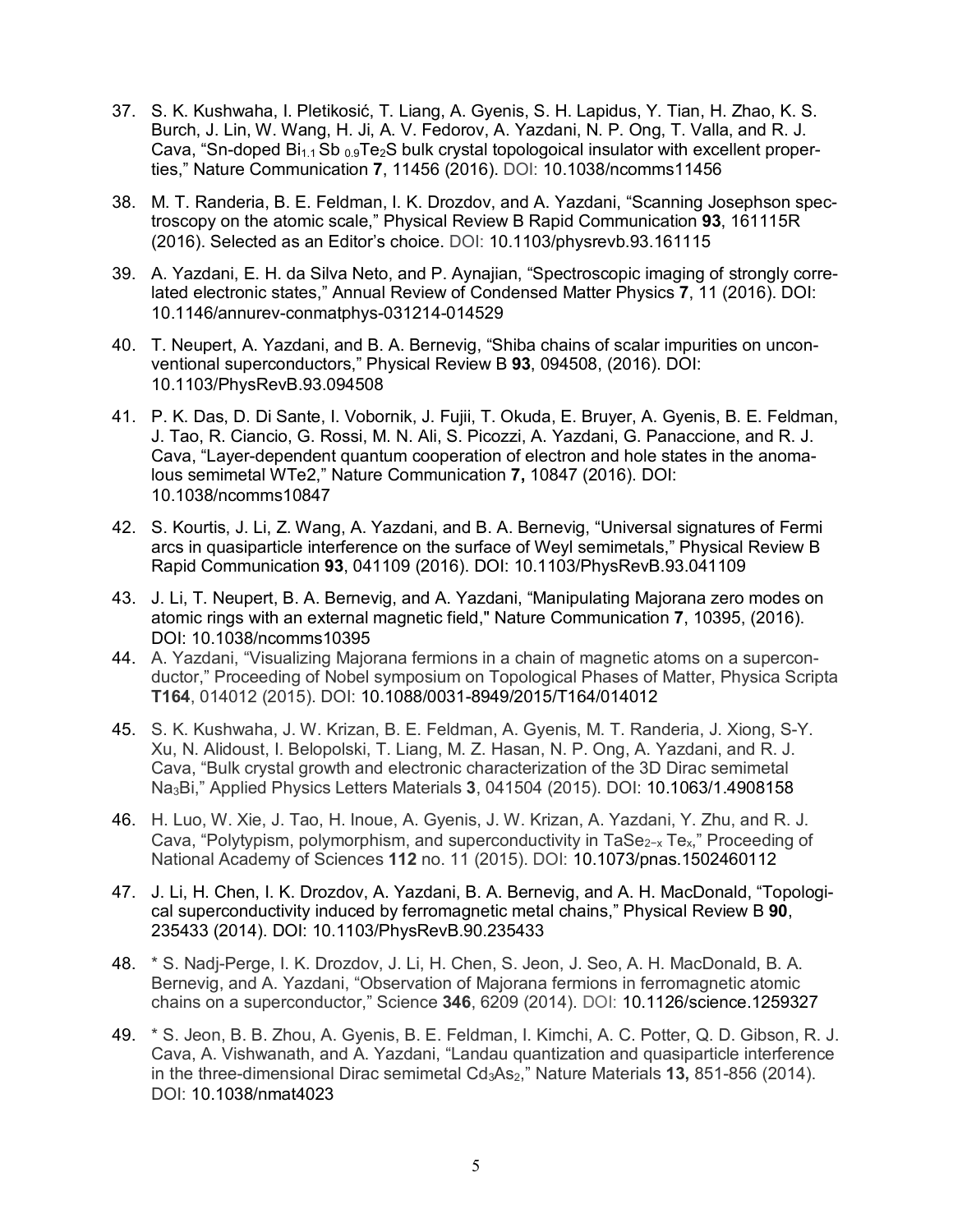- 50. \* I. K. Drozdov, A. Alexandradinata, S. Jeon, S. Nadj-Perge, H. Ji, R. J. Cava, B. A. Bernevig, and A. Yazdani, "One-dimensional topological edge states of bismuth bilayers," Nature Physics **10,** 663-669 (2014). DOI: 10.1038/nphys3048
- 51. \* E. H. da Silva Neto, P. Aynajian, A. Frano, R. Comin, E. Schierle, E. Weschke, A. Gyenis, J. Wen, J. Schneeloch, Z. Xu, S. Ono, G. Gu, M. Le Tacon, and A. Yazdani, "Ubiquitous interplay between charge ordering and high-temperature superconductivity in cuprates," Science 343, 393 (2014). DOI: 10.1126/science.1243479
- 52. P. Aynajian, E. H. da Silva Neto, B. B. Zhou, S. Misra, R. E. Baumbach, Z. Fisk, J. Mydosh, J. D. Thompson, E. D. Bauer, and A. Yazdani, "Visualizing heavy fermion formation and their unconventional superconductivity in *f*-electron materials," Journal of the Physical Society of Japan **83**, 061008 (2014) (Invited review). DOI: 10.7566/JPSJ.83.061008
- 53. M. N. Ali, Q. Gibson, S. Jeon, B. B. Zhou, A. Yazdani, and R. J. Cava, "The crystal and electronic structures of Cd<sub>3</sub>As<sub>2</sub>, the three-dimensional electronic analogue of graphene," Inorganic Chemistry **53,** 4062-4067 (2014). DOI: 10.1021/ic403163d
- 54. \* B. B. Zhou, S. Misra, E. H. da Silva Neto, P. Aynajian, R. E. Baumbach, J. D. Thompson, E. D. Bauer, and A. Yazdani, "Visualizing nodal heavy fermion superconductivity in Ce-CoIn5," Nature Physics **9**, 474 (2013) (cover story). DOI: 10.1038/nphys2672
- 55. H. Beidenkopf, P. Roushan, and A. Yazdani, "Visualizing topological surface states and their novel properties using scanning tunneling microscopy and spectroscopy," invited chapter in Topological Insulators, edited by M. Franz and L. Molenkamp, Elsevier (2013). DOI: 10.1016/B978-0-444-63314-9.00007-X
- 56. \* J. Klinovaja, P. Stano, A. Yazdani, and D. Loss, "Topological superconductivity and Majorana fermions in RKKY systems," Physical Review Letters 111, 186805, (2013). DOI: 10.1103/PhysRevLett.111.186805
- 57. S. Misra, B. Zhou, I.K. Drozdov, J. Seo, L. Urban, A. Gyenis, S. C. J. Kingsley, H. Jones, and A. Yazdani, "Design and performance of an ultra-high vacuum scanning tunneling microscope operating at dilution refrigerator temperatures and high magnetic fields," Review of Scientific Instruments **84**, 103903 (2013). DOI: 10.1063/1.4822271
- 58. \* S. Misra, L. Urban, M. Kim, G. Sambandamurthy, and A. Yazdani, "Measurements of the magnetic-field-tuned conductivity of disordered two-dimensional  $Mo<sub>43</sub>Ge<sub>77</sub>$  and  $InO<sub>x</sub>$  superconducting films: Evidence for a universal minimum superfluid response*,"* Physical Review Letters **110**, 037002 (2013). DOI: 10.1103/PhysRevLett.110.037002
- 59. S. Nadj-Perge, I.K. Drozdov, B. A. Bernevig, and A. Yazdani, "Proposal for realizing Majorana fermions in chains of magnetic atoms on a superconductor," Rapid Communication in Physical Review B **88**, 020407 (2013). DOI: 10.1103/PhysRevB.88.020407
- 60. E. H. da Silva Neto, P. Aynajian, R. E. Baumbach, E. D. Bauer, J. Mydosh, S. Ono, and A. Yazdani, "Detection of electronic nematicity using scanning tunneling microscope," Physical Review B **87**, 161170 (2013). (**Editor's choice**). DOI: 10.1103/PhysRevB.87.161117
- 61. Q. D. Gibson, L. M. Schoop. A. P. Weber, H. Ji, S. Nadj-Perge, I. K. Drozdov, H. Beidenkopf, J. T. Sadowski, A. Fedorov, A. Yazdani, T. Valla, and R. J. Cava, "Terminationdependent topological surface states of the natural superlattice phase  $Bi_4Se_3$ ," Physical Review B **88**, 081108 (2013). DOI: 10.1103/PhysRevB.88.081108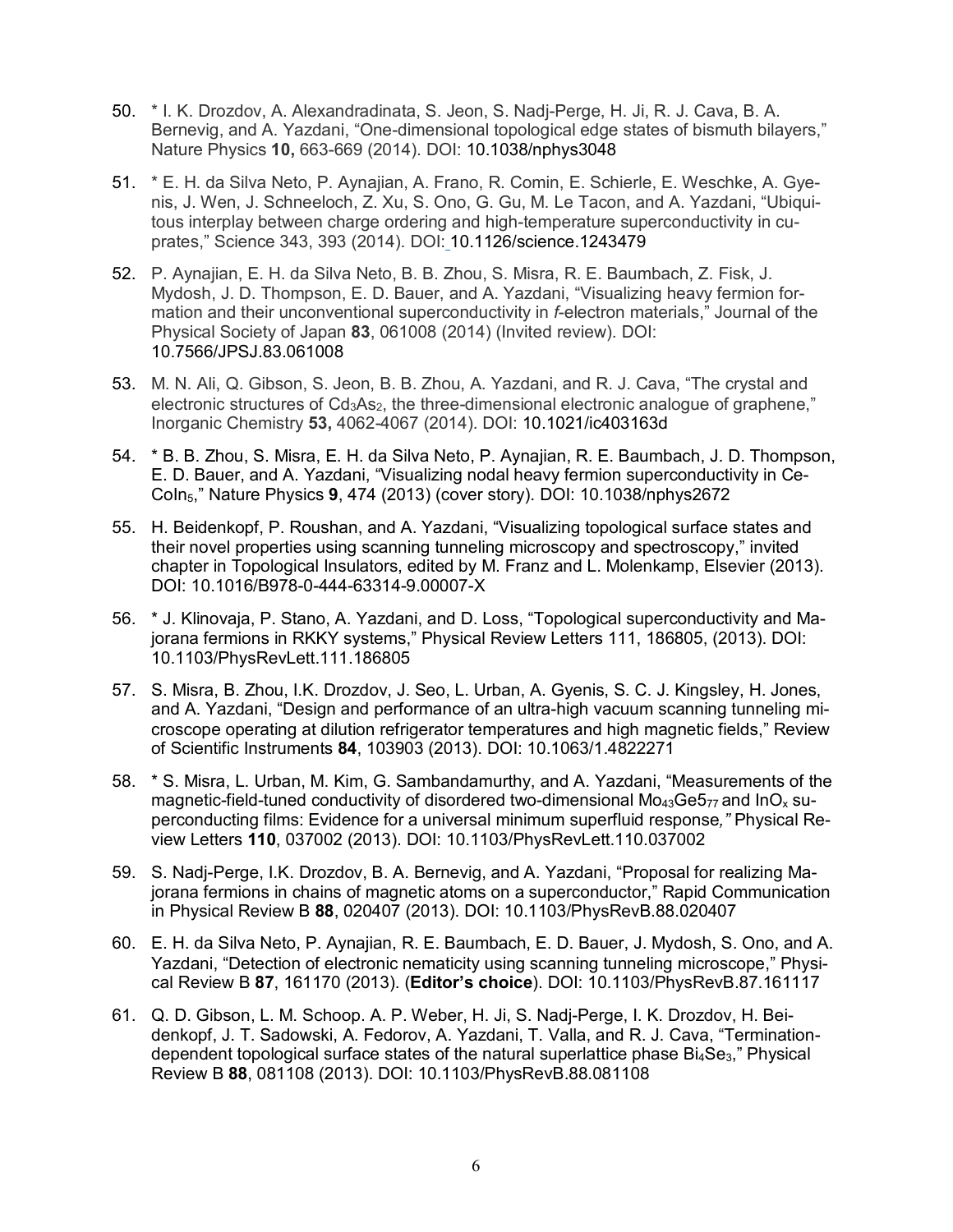- 62. A. Gyenis, I.K. Drozdov, S. Nadj-Perge, O. B. Jeong, J. Seo, I. Pletkosic, T. Valla, G. D. Gu, and A. Yazdani, "Quasiparticle interference on the surface of the topological crystalline insulator Pb<sub>1</sub>-xSn<sub>x</sub>Se, Physical Review B 88, 125414 (2013). DOI: 10.1103/PhysRevB.88.125414
- 63. \* P. Aynajian, E. H. da Silva Neto, A. Gyenis, R. E. Baumbach, J. D. Thompson, Z. Fisk, Eric D. Bauer, and A. Yazdani, "Visualizing heavy fermions emerging in a quantum critical Kondo lattice," Nature **486,** 201 (2012). DOI: 10.1038/nature11204
- 64. S. Jia, H. Beidenkopf, I. Drozdov, M. K. Fuccillo, J. Seo, J. Xiong, N. P. Ong, A. Yazdani, and R. J. Cava, "Defects and high bulk resistivities in the Bi-rich tetradymite topological insulator Bi2+xTe2-xSe," Phys. Rev. B **86**, 165119 (2012). DOI: 10.1103/PhysRevB.86.165119
- 65. D. Zhang, A. Richardella, S.-Y. Xu, D. W. Rench, A. Kandala, T. C. Flanagan, H. Beidenkopf, A. Yeats, B. B. Buckley, P. Klimov, D. D. Awschalom, A. Yazdani, P. Schiffer, M. Z. Hasan, and N. Samarth, "Interplay between ferromagnetism, surface states, and quantum corrections in a magnetically doped topological insulator," Physics Review B **86**, 205127 (2012). DOI: 10.1103/PhysRevB.86.205127
- 66. A. Yazdani, invited paper: "Topological surface states: Science and potential applications," Proceedings of SPIE **8373**, 8373-1 (2012). DOI: 10.1117/12.920771
- 67. A. Yazdani, "Visualizing critical correlations near the metal-insulator transition in Ga1 xMnxAs," invited chapter (pgs 244-255) in *Conductor-Insulator Quantum Phase Transition*, edited by V. Dobrosavlevjic, N. Trivedi, and J. M. Valles, Oxford University Press (2012). DOI: 10.1093/acprof:oso/9780199592593.003.0007
- 68. E. H. da Silva Neto, C. V. Parker, P. Aynajian, A. Pushp, A. Yazdani, J.Wen, Z. Xu, and G. Gu, "Scattering from incipient stripe order in the high-temperature superconductor Bi2Sr2CaCu2O8+d," Physical Review B **85**, 104521 (2012). DOI: 10.1103/PhysRevB.85.104521
- 69. E. H. da Silva Neto, C. V. Parker, P. Aynajian, A. Pushp, J. Wen, Z. Xu, G. Gu, and A. Yazdani, "Detecting incipient stripe order in the high-temperature superconductor Bi2Sr2CaCu2O8+x," Physica C **481***,* 153 (2012). DOI: 10.1016/j.physc.2012.04.017
- 70. \* H. Beidenkopf, P. Roushan, J. Seo, L. Gorman, I. Drozdov, Y. S. Hor, R. J. Cava, and A. Yazdani, "Spatial fluctuations of helical Dirac fermions on the surface of topological insulators," Nature Physics **7**, 939 (2011). DOI: 10.1038/nphys2108
- 71. \* C. V. Parker, P. Aynajian, E. H. da Silva Neto, A. Pushp, S. Ono, J. Wen, Z. Xu, G. Gu, and A.Yazdani, "Fluctuating stripes at the onset of the pseudogap in the high- $T_c$  superconductor Bi2Sr2CaCu2O8+x," Nature **468**, 677 (2010). DOI: 10.1038/nature09597
- 72. \* J. Seo, P. Roushan, H. Beidenkopf, Y. S. Hor, R. J. Cava, and A. Yazdani, "Transmission of topological surface states through surface barriers," Nature **466**, 343 (2010). DOI: 10.1038/nature09189
- 73. \* P. Aynajian, E. H. da Silva Neto, C. V. Parker, Y. Huang, A. Pasupathy, J. Mydosh, and A. Yazdani, "Visualizing the formation of the Kondo lattice and the hidden order in URu2Si2," PNAS **107**, 10383-10388 (2010). DOI: 10.1073/pnas.1005892107
- 74. Y. S. Hor, P. Roushan, H. Beidenkopf, J. Seo, D. Qu, J. G. Checkelsky, L. Wray, D. Hsieh, Y. Xia, S. Y. Xu, D. Qian, M. Z. Hasan, N. P. Ong, A. Yazdani, and R. J. Cava, "Development of ferromagnetism in the doped topological insulator  $Bi_{2-x}Mn_xTe_3$ ," Physical Review B **81**, 195203 (2010). DOI: 10.1103/PhysRevB.81.195203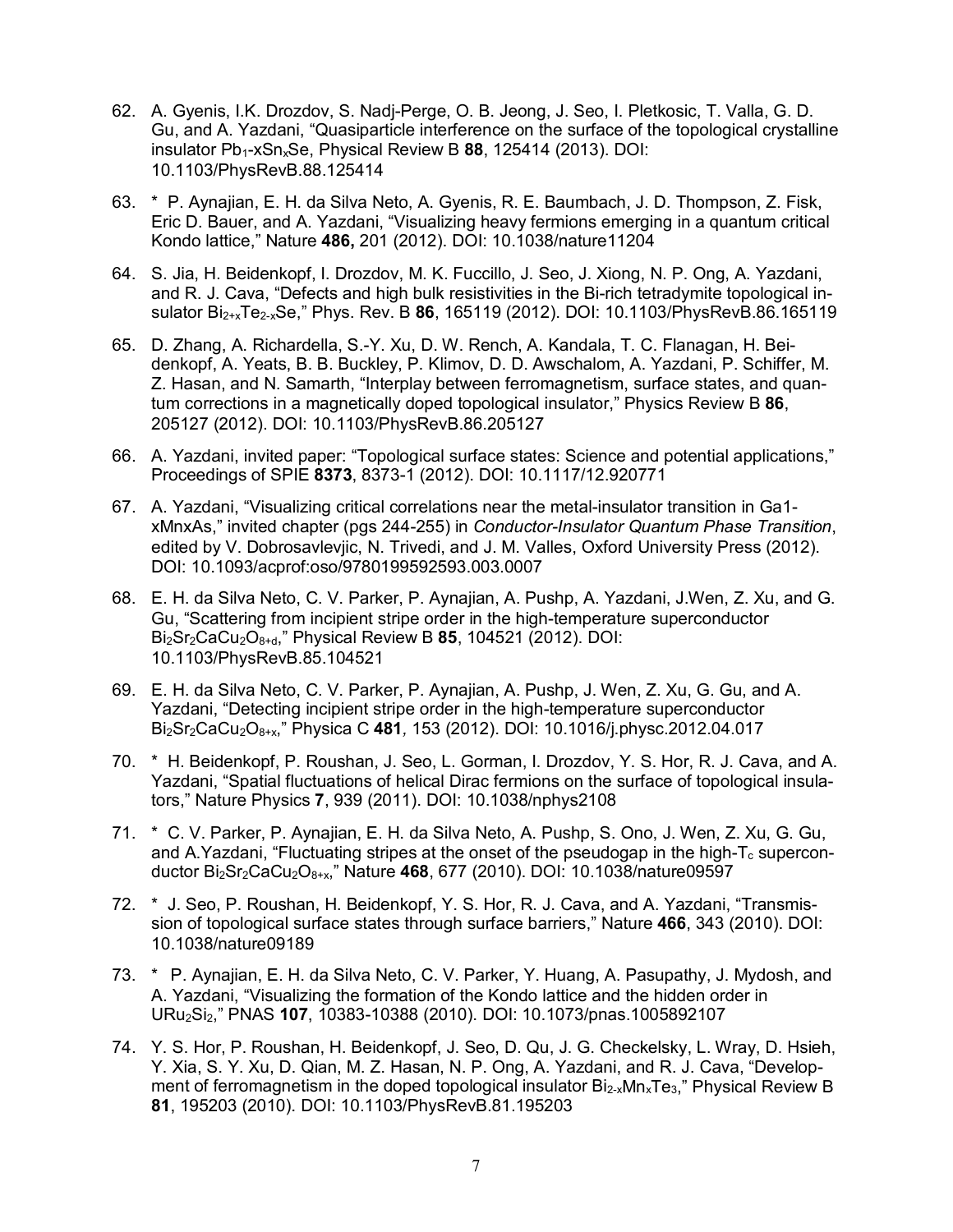- 75. \* C. V. Parker, A. Pushp, A. N. Pasupathy, K. K.Gomes, J. Wen, Z. Xu, S. Ono, G. Gu, and A. Yazdani, "Nanoscale proximity effect in the high temperature superconductor Bi<sub>2</sub>Sr<sub>2</sub>CaCu<sub>2</sub>O<sub>8+ $\Box$ </sub> using a scanning tunneling microscope," Physical Review Letters **104**, 117001 (2010). DOI: 10.1103/PhysRevLett.104.117001
- 76. \* A. Richardella, P. Roushan, S. Mack, B. Zhou, D. Huse, D. Awschalom, and A. Yazdani, "Visualizing critical spatial correlations for electronic states near the metal-insulator transition GaMnAs," Science **327**, 665 (2010). DOI: 10.1126/science.1183640
- 77. \* Y. S. Hor, A. J. Williams, J. G. Checkelsky, P. Roushan, J. Seo, Q. Xu, H. W. Zandbergen, A. Yazdani, N. P. Ong, and R. J. Cava, "Superconductivity in  $Cu_xBi_2Se_3$  and its implications for pairing in the undoped topological insulator," Physical Review Letters **104**, 057001 (2010). DOI: 10.1103/PhysRevLett.104.057001
- 78. \* P. Roushan, J. Seo, C. V. Parker, Y.-S. Hor, D. Hsieh, D Qian, A. Richardella, M. Z. Hasan, R. J. Cava, and A. Yazdani, "Topological surface states protected from backscattering by chiral spin texture," Nature **460**, 1106 (2009). DOI: 10.1038/nature08308
- 79. A. Richardella, D. Kitchen, and A. Yazdani "Mapping the wave function of transition metal acceptor states in the GaAs surface," Physical Review B **80**, 045318 (2009). DOI: 10.1103/PhysRevB.80.045318
- 80. Y. S. Hor, A. Richardella, P. Roushan, Y. Xia, J. G. Checkelsky, A. Yazdani, M. Z. Hasan, N. P. Ong, and R. J. Cava, "p-type  $Bi<sub>2</sub>Se<sub>3</sub>$  for topological insulator and low-temperature thermoelectric applications," Physical Review B **79**, 195208 (2009) DOI: 10.1103/PhysRevB.79.195208
- 81. \* A. Pushp, C. V. Parker, A. N. Pasupathy, K. K. Gomes, S. Ono, J. Wen, Z. Xu, G. Gu, and A. Yazdani, "Extending universal nodal excitations optimizes superconductivity in Bi<sub>2</sub>Sr<sub>2</sub>CaCu<sub>2</sub>O<sub>8+ $\square$ </sub>" Science **324**, 1689, (2009). DOI: 10.1126/science.1174338
- 82. A. Yazdani: "Visualizing pair formation on the atomic scale and search for the mechanism superconductivity in high-Tc cuprates," Plenary invited paper, Proceeding of the 25<sup>th</sup> conference on Low Temperature Physics, Journal of Physics: Condensed Matter **21**, 164214 (2009). DOI: 10.1088/0953-8984/21/16/164214
- 83. \* A. N. Pasupathy, A. Pushp, K. K. Gomes, C. V. Parker, J. Wen, Z. Xu, G. Gu, S. Ono, Y. Ando, and A. Yazdani, "Electronic origin of the inhomogeneous pairing interaction in the high-T<sub>c</sub> superconductor Bi<sub>2</sub>Sr<sub>2</sub>CaCu<sub>2</sub>O<sub>8+ $\Box$ </sub>," Science **320**, 196 (2008). DOI: 10.1126/science.1154700
- 84. L. Wray, D. Qian, D. Hsieh, Y. Xia, L. Li, J. G. Checkelsky, A. Pasupathy, K. K. Gomes, C. V. Parker, A. V. Fedorov, G. F. Chen, J. L. Luo, A. Yazdani, N. P. Ong, N. L. Wang, and M. Z. Hasan, "Momentum-dependence of superconducting gap, strong-coupling dispersion kink, and tightly bound Cooper pairs in the high-Tc  $(Sr, Ba)_{1-x}(K,Na)_xFe_2As_2$  superconductors," Phys. Rev. B **78**, 184508 (2008). DOI: 10.1103/PhysRevB.78.184508
- 85. K. K. Gomes, A. N. Pasupathy, A. Pushp, C. V. Parker, S. Ono, Y. Ando, G. Gu, and A. Yazdani, "Mapping of the formation of the pairing gap in  $Bi_2Sr_2CaCu_2O_{8+}$ ," Journal of Physics and Chemistry of Solids," **69***,* 3034-3038, (2008). DOI: 10.1016/j.jpcs.2008.06.136
- 86. D. Hsieh, Y. Xia, L. Wray, D. Qian, K. Gomes, A. Yazdani, G.F. Chen, J. L. Luo, N. L. Wang, and M. Z. Hasan, "Experimental determination of the microscopic origin of magnetism in parent iron pnictides," arXiv cond-matt 0812.2289 (2008).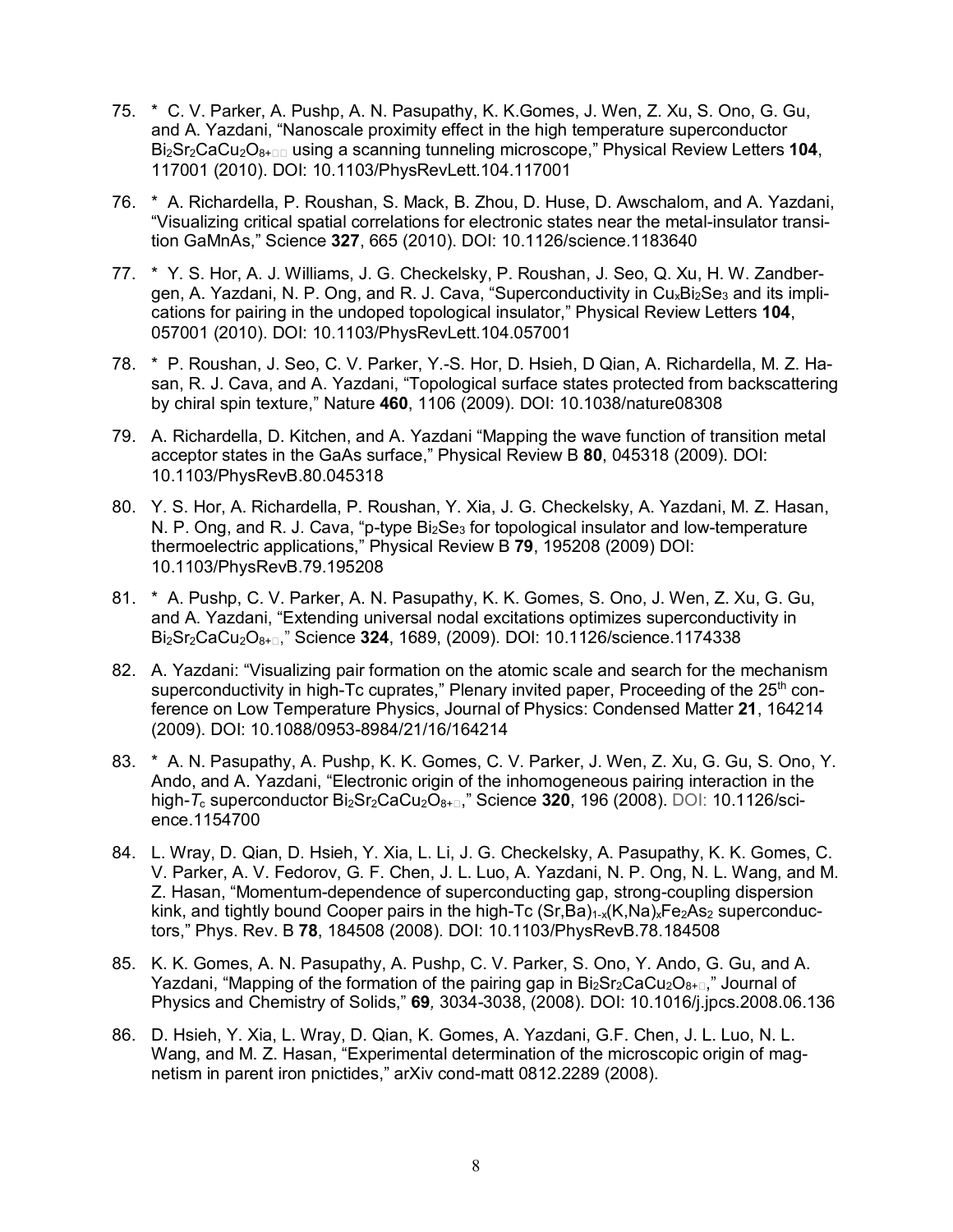- 87. K. Gomes, A. Pasupathy, A. Pushp, S. Ono, Y. Ando, and A. Yazdani, "Gap distributions and spatial variation of electronic states in superconducting and pseudogap states of Bi2Sr2Ca2CuO8+δ," Physica C: Superconductivity 460-462, **212** (2007). DOI: 10.1016/j.physc.2007.03.172
- 88. \* K. Gomes, A. Pasupathy, A. Pushp, S. Ono, Y. Ando, and A. Yazdani, "Visualizing pair formation on the atomic scale in the high- $T_c$  superconductor  $Bi_2Sr_2CaCu_2O_{8+8}$ ," Nature 447, 569 (2007). DOI: 10.1038/nature05881
- 89. C. H. L. Quay, J. Cumings, S. J. Gamble, A. Yazdani, H. Kataura, and D. Goldhaber-Gordon, "Transport properties of carbon nanotube C60 peapods," Physical Review B **76**, 073404 (2007). DOI: 10.1103/PhysRevB.76.073404
- 90. M. P. Jura, M. A. Topinka, L. Urban, A. Yazdani, H. Shtrikman, L. N. Pfeiffer, and D. Goldhaber-Gordon, "Unexpected features of branched flow through high mobility two-dimensional electron gases," Nature Physic*s* **3,** 841 (2007). DOI: 10.1038/nphys756
- 91. D. Kitchen, A. Richardella, P. Roushan, J.-M. Tang, M. Flatte, and A. Yazdani, "Hole-mediated interactions of Mn acceptors on GaAs (110),"J. Appl. Phys. **101**, 09G515 (2007). DOI: 10.1063/1.2694511
- 92. \* D. Kitchen, A. Richardella, J.-M. Tang, M. Flatte, and A. Yazdani, "Atom-by-atom substitution of Mn in GaAs and visualization of their hole-mediated interactions," Nature **442**, 436 (2006). (Cover Story). DOI: 10.1038/nature04971
- 93. A. Yazdani, "Lean and mean superconductivity," Nature Physics **2**, 151-152 (2006). DOI: 10.1038/nphys256
- 94. D. Kitchen, A. Richardella, and A. Yazdani, "Spatial structure of a single Mn impurity state on GaAs (110) surface," Journal of Superconductivity: Incorporating Novel Magnetism **18**, 23 (2005). DOI: 10.1007/s10948-005-2144-x
- 95. \* M. Vershinin, S. Misra, S. Ono, Y. Abe, Y. Ando, and A. Yazdani, "Local ordering in the pseudogap state of the high-T<sub>c</sub> superconductor Bi<sub>2</sub>Sr<sub>2</sub>Ca<sub>2</sub>CuO<sub>8+δ</sub>," Science **303** 1995, (2004). DOI: 10.1126/science.1093384
- 96. S. Misra, M. Vershinin, P. Phillips, and A. Yazdani, "Failure of scattering interference in the pseudogap state of cuprate superconductors," Rapid Communication in Physical Review B **70**, 220503 (2004). DOI: 10.1103/PhysRevB.70.220503
- 97. \* H.-D. Chen, O. Vafek, A. Yazdani, and S.-C Zhang, "Pair density wave in the pseudogap state of high temperature superconductors," Physical Review Letters **93**, 187002 (2004). DOI: 10.1103/PhysRevLett.93.187002
- 98. M. Vershinin, S. Misra, Y. Abe, Y. Ando, and A. Yazdani, "Electron standing waves on the surface of Bi<sub>2</sub>Sr<sub>2</sub>Ca<sub>2</sub>CuO<sub>8+δ</sub>," Proceedings of Conference on Materials and Mechanisms of Superconductivity and High Temperature Superconductors, Brazil, May 2003, in Physica C: Superconductivity **408-410**, 764-767, (2004). 10.1016/j.physc.2004.03.082
- 99. A. Yazdani and E. J. Mele, "Probing electronic structure of nanotube peapods with the STM," Invited Review in Special Issue on Filling Nanotubes - Encapsulation, Hybrids, and Peapods, Appl. Phys. A **76**, 469-474, (2003). DOI: 10.1007/s00339-002-2038-8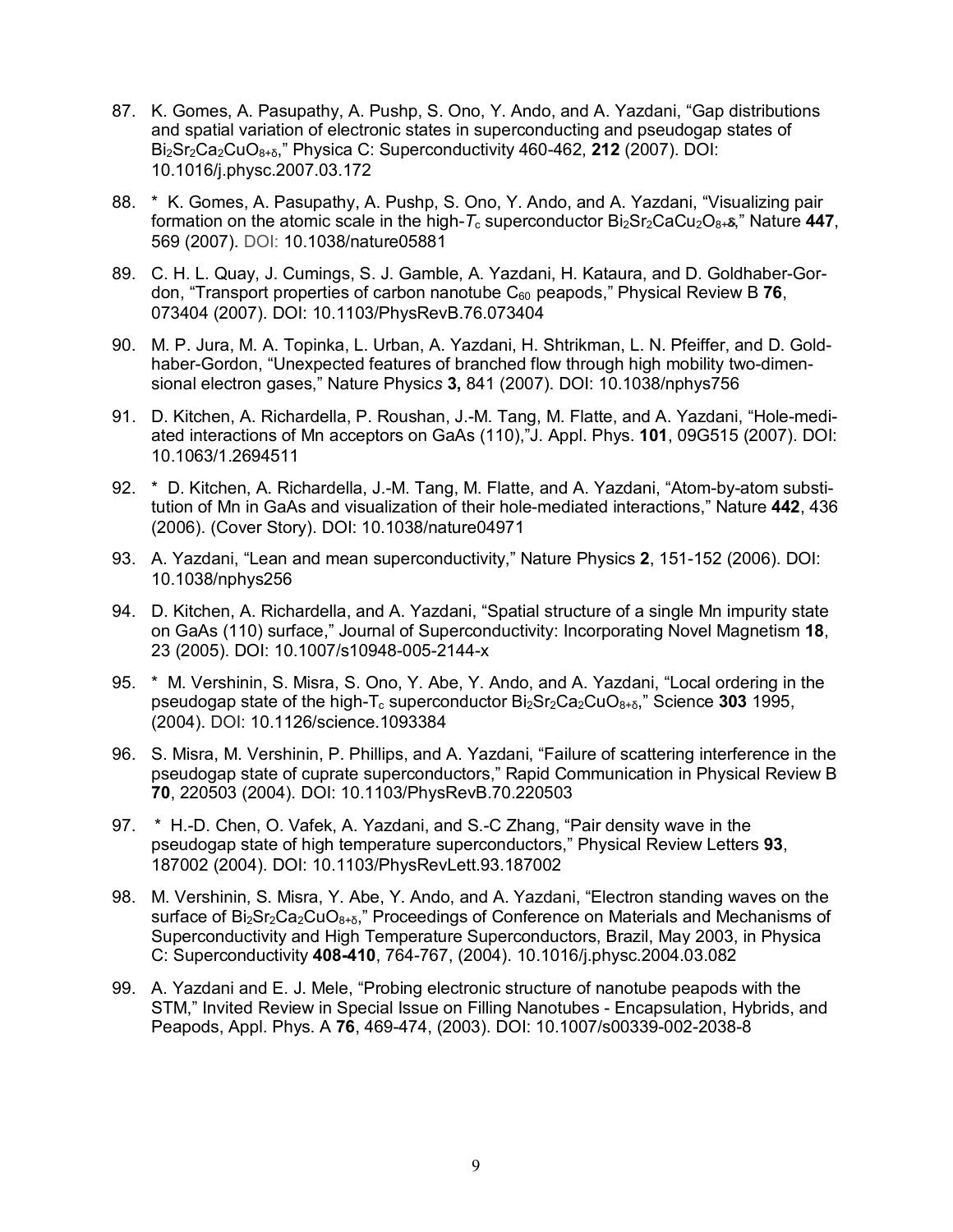- 100. \* S. Misra, D.J. Hornbaker, S. Oh, T. DiLuccio, J. N. Eckstein, and A. Yazdani, "Atomic scale imaging and spectroscopy of a CuO<sub>2</sub> plane at the surface of the high- $T_c$  superconductor Bi2Sr2Ca2CuO8+δ," Physical Review Letters **89**, 87002, (2002). DOI: 10.1103/PhysRevLett.89.087002
- 101. \* D. J. Hornbaker, S-J Kahng, S. Misra, B. W. Smith, A. T. Johnson, E. J. Mele, D. E. Luzzi, and A. Yazdani, "Mapping the one-dimensional electronic states of nanotube peapod structures," Science **295**, p 828-831 (2002). (Cover Story). DOI: 10.1126/science.1068133
- 102. S. Misra, D. J. Hornbaker, S. Oh, T. DiLuccio, J. N. Eckstein, and A. Yazdani, "Formation of Andreev bound state at the step edges of  $Bi_2Sr_2CaCu_2O_8$  Surface," Rapid Communication in Physical Review B **66,** 100510 (2002). DOI: 10.1103/PhysRevB.66.100510
- 103. C. L. Kane, E. J. Mele, A. T. Johnson, D. E. Luzzi, B. W. Smith, D. J. Hornbaker, and A. Yazdani, "Theory of scanning tunneling spectroscopy of Fullerene peapods," Physical Review B **66**, 235423 (2002). DOI: 10.1103/PhysRevB.66.235423
- 104. A. Yazdani: "Atomic scale imaging & spectroscopy of Fullerene peapods," Proceedings of the XVI International Winter School on Electronic Properties of Novel Materials 633, p.113- 117 (American Institute of Physics, New York, 2002). DOI: 10.1063/1.1514086
- 105. \* A. Yazdani, "Watching an atom tunnel," Nature 409, 471-472 (2001). DOI: 10.1038/35054175
- 106. D. Sheehy, I. Adagideli, P. M. Goldbart, and A. Yazdani, "Probing d-Wave pairing correlations in the pseudogap regime of the cuprate superconductors via low-energy states near impurities," Physical Review B **64**, 224518 (2001). DOI: 10.1103/PhysRevB.64.224518
- 107. A. Yazdani, "Atomic-scale studies of impurities in superconductors with a scanning tunneling microscope," Applied Physics A **72**, S257–261 (2001). DOI: 10.1007/s003390100748
- 108. D. Sheehy, J. Schmalian, P. M. Goldbart, and A. Yazdani, "Andreev interferometry as a probe of superconducting phase fluctuations in the pseudogap regime of the cuprates," Physical Review B **62**, 4105-4113 (2000). DOI: 10.1103/PhysRevB.62.4105
- 109. \* A. Yazdani and C. M. Lieber, "Up close and personal to atoms," Nature **401**, 227–230, (1999). DOI: 10.1038/45709
- 110. \* I. Adagideli, A. Shnirman, P. M. Goldbart, and A. Yazdani, "Low-energy quasiparticle states near extended scatterers in d-Wave superconductors and their connection with SUSY quantum mechanics," Physical Review Letters **83**, 5571–5574, (1999). DOI: 10.1103/PhysRevLett.83.5571
- 111. A. Shnirman, I. Adagideli, P. M. Goldbart, and A. Yazdani, "Resonant states and order-parameter suppression near point-like impurities in d-Wave superconductors," Physical Review B **60**, 7517–7522, (1999). DOI: 10.1103/PhysRevB.60.7517
- 112. P. Phillips, S. Sachdev, S. Kravchenko, and A. Yazdani, "Quantum conductors in a plane," 10th Annual Symposium on Frontiers of Science, Proceedings of the National Academy of Sciences **96**, 9983–9984, (1999). DOI: 10.1073/pnas.96.18.9983
- 113. \* A. Yazdani, C. M. Howald, C. P. Lutz, A. Kapitulnik, and D. M. Eigler, "Impurity-induced bound excitations on the surface of Bi2Sr2CaCu2O8+," Physical Review Letters **83**, 176– 179, (1999). DOI: 10.1103/PhysRevLett.83.176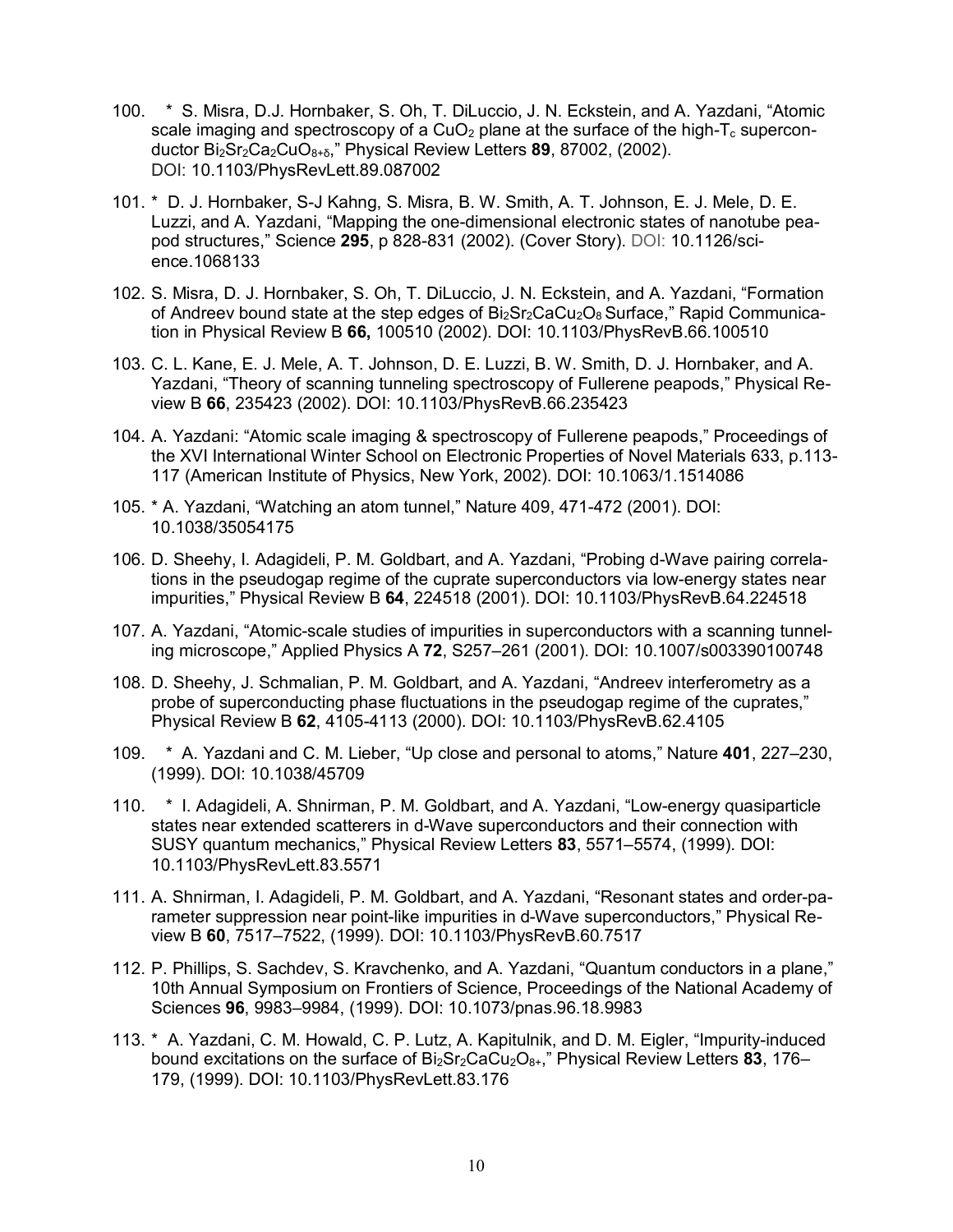- 114. \* A. Yazdani, B. A. Jones, C. P. Lutz, M. F. Crommie, and D. M. Eigler, "Probing the local effects of magnetic impurities on superconductivity," Science **275**, 1767–1770, (1997). DOI: 10.1126/science.275.5307.1767
- 115. A. Yazdani, D. M. Eigler, and N. D. Lang, "Electrical resistance of one or two atoms," in Atomic and Molecular Wires*,* Eds. C. Joachime and S. Roth, Kluwer, (1997).
- 116. \* A. Yazdani, N. D. Lang, and D. M. Eigler, "Off-resonance conduction through Atomic Wires," Science **272**, 1921–1924, (1996). DOI: 10.1126/science.272.5270.1921
- 117. \* D. Ephron, A. Yazdani, A. Kapitulnik, and M. R. Beasley, "Observation of quantum dissipation in the vortex state of highly disordered two-dimensional superconductors," Physical Review Letters **76**, 1529–1532, (1996). DOI: 10.1103/PhysRevLett.76.1529
- 118.  $*$  A. Yazdani and A. Kapitulnik, "Superconducting-insulating transition in  $\Box$ -MoGe thin films," Physical Review Letters **74**, 3037–3040, (1995). DOI: 10.1103/PhysRevLett.74.3037
- 119. A. Yazdani, W. R. White, C. M. Howald, M. R. Beasley, and A. Kapitulnik, "Competition between pinning and melting in the two-dimensional vortex lattice," Rapid Communication in Physical Review B **50**, 16117–16120, (1994). DOI: 10.1103/PhysRevB.50.16117
- 120. A. Kapitulnik, A. Yazdani, J. S. Urbach, W. R. White, and M. R. Beasley, "Studies of twodimensional MoGe superconductors in a magnetic field," Invited paper LT20, Physica B **197**, 530–539, (1994). DOI: 10.1016/0921-4526(94)90253-4
- 121. \* A. Yazdani, W. R. White, M. R. Hahn, M. Gabay, M. R. Beasley, and A. Kapitulnik, "Observation of Kosterlitz-Thouless-type melting of the disordered vortex lattice in thin films of *a*-MoGe," Physical Review Letters **70**, 505–508, (1993). DOI: 10.1103/PhysRevLett.70.505

#### **Patents**

- A. Yazdani and B. A. Bernevig, "Magnetic Topological Nanowires," U.S. patent 10,020,438; July 10, 2018.
- A. Yazdani, N. P. Ong, R. J. Cava, "Electronic interconnects and devices with topological surface states and methods for fabricating same," U.S. patent 9,331,020; May 3, 2016.

#### **Invited Talks**

- 1. Speaker, "New Era of Two-Dimensional Quantum Matter" workshop, Princeton Center for Theoretical Science (PCTS), Princeton University, March 9, 2022
- 2. Condensed Matter Seminar speaker, University of Illinois at Urbana-Champaign, February 12, 2022
- 3. Speaker, "Open Challenges in the Theory of Strongly Correlated Electron Systems, University of Minnesota, December 16, 2021
- 4. Condensed Matter Seminar, Stanford University, November 2021
- 5. Speaker (virtual), 24<sup>th</sup> Intl. Conference on Electronic Properties of 2D Systems & 20<sup>th</sup> Intl. Conference on Modulated Semiconductor Structures (EP2DS-24/MSS-20), Japan, November 2, 2021
- 6. Speaker (virtual), "Topological Quantum Science" workshop, Erice "Majorana Centre", November 2, 2021
- 7. Aspen Center for Physics (ACP) workshop: Topology and Correlation, July 2021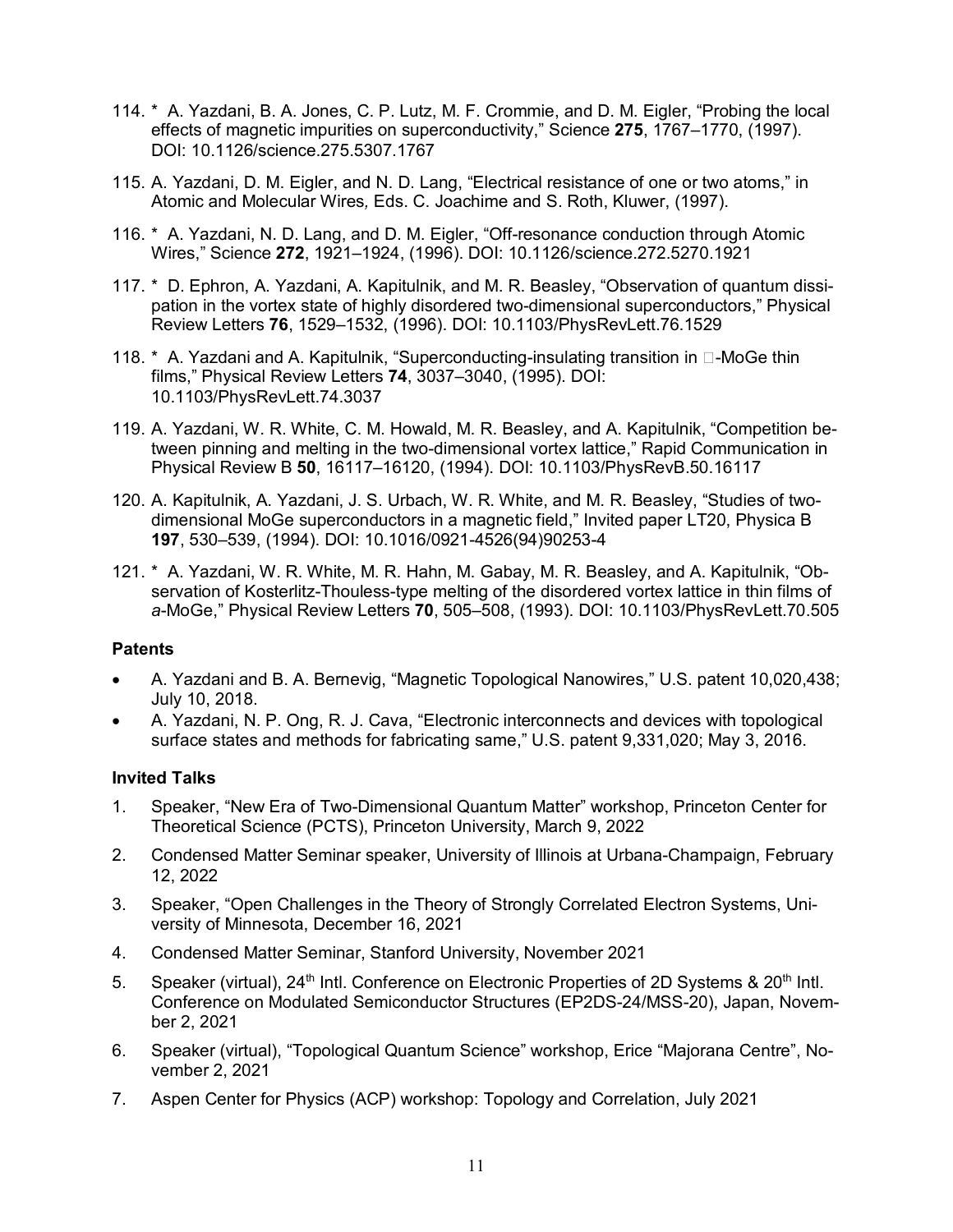- 8. Discussion leader (virtual), "Majorna zero modes: new developments in experiment and theory, and the road ahead," KITP, UC Santa Barbara, May 25-26, 2021
- 9. Colloquium (virtual), MIT, May 20, 2021
- 10. Colloquium (virtual), UCLA, April 15, 2021, May 2021
- 11. Seminar (virtual) APS March Meeting 2021 (March 15: "Correlations and Topology in Twisted Moiré Systems"
- 12. Colloquium (virtual), University of Toronto, Canada, December 2020
- 13. Seminar (virtual), The Center for Computational Quantum Physics (CCQ), Flatiron Institute, New York, NY, December 2020
- 14. Colloquium (virtual), Aalto University, Finland, November 2020
- 15. LASSP & AEP Seminar (virtual), Cornell University, September 2020
- 16. Les Houches, France (virtual) summer school on "Emergent electronic states confined at interfaces," July  $6 - 24$ , 2020.
- 17. ICFO-MIT Schools on the Frontier of Light; (virtual) Symposium on "Emergent Phenomena in Moiré Materials," Barcelona, Spain, July 6-17, 2020.
- 18. Virtual Science Forum; condensed matter seminar, June 30, 2020.
- 19. Condensed Matter Seminar (virtual), Princeton University, June 2020
- 20. Seminar, Rutgers University, May 2020
- 21. 21st International Winterschool on New Developments in Solid State Physics Winterschool, Mauterndorf, Austria, February 2020.
- 22. Plenary speaker, APCTP-KIAS Quantum Materials Symposium, YongPyong, Korea, 2020, February 2020.
- 23. Seminar, Center for Quantum Nanoscience, Institute for Basic Science, Seoul, Korea, February 2020.
- 24. Seminar, University of Oxford, United Kingdom, January 2020
- 25. Seminar, National High Magnetic Laboratory, Tallahassee, FL, January 2020
- 26. Seminar, Cavendish Laboratory, Cambridge University, United Kingdom, November and December 2019
- 27. Ringberg International Symposium on Unconventional Superconductors and Spin Liquids, Germany, October 2019
- 28. Joint PCTS-JST (Princeton Center for Theoretical Science and Japan Science Technology Agency) Conference: The Future of Topological Materials, Princeton University, NJ, October 2019
- 29. International conference "Paris Edge": Cutting-Edge Topics in Quantum Materials, Ecole Supérieure de Physique et Chimie Industrielles de la Ville de Paris [\(ESPCI\)](https://www.espci.fr/en/), France, September 2019
- 30. International conference: Spins in a Quantum 1D Multi-particle Environment: from Exotic Phases and Non-trivial Topology to Protected Transport, Munich, GR, September 2019
- 31. International workshop: Moiré in Paris, École Normale Supérieure, France, June 2019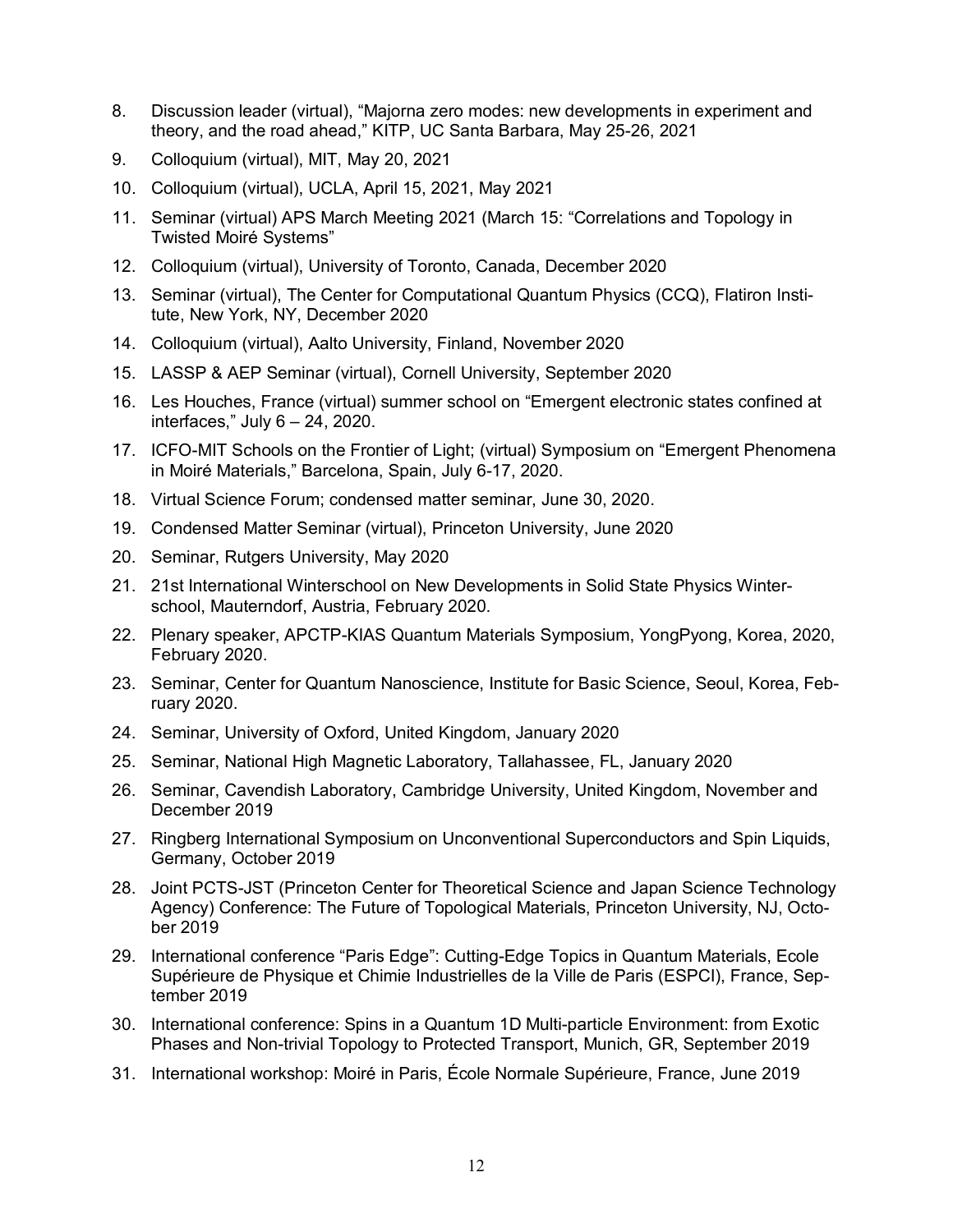- 32. Joint Princeton University-Kavli Institute "Quantum Summit" meeting, Princeton University, NJ, May 2019
- 33. Material Research Society, Symposium on Topological Material for Quantum Information, Pheonix, AZ, April 2019
- 34. Seminar, École Normale Supérieure, Paris, FR, April 2019
- 35. American Physics Society March Meeting, Boston, MA, March 2019
- 36. International workshop on Anyons in Quantum Many-Body Systems, Max Planck Institute, Dresden, GR, January 2019
- 37. 4<sup>th</sup> annual International Conference on 2D Materials and Technologies (ICON2DMat 2018), Australia, December 2018
- 38. Future Low-Energy Electronics Technologies (FLEET) annual workshop, Australia, December 2018
- 39. Physics colloquium: University of Basel, Switzerland, November 2018
- 40. Physics colloquium: Caltech, Pasadena, CA, October 2018
- 41. Quantum colloquium: Cavendish Laboratory, University of Cambridge, United Kingdom, October 2018
- 42. Physics colloquium: University of Minnesota, September 2018
- 43. International conference: Materials and Mechanisms of Superconductivity and High Temperature Superconductors (M2S2018), Beijing, August 2018
- 44. International conference: SPSTM-7 & LTSPM-1: Advances in high-precision and low-temperature scanning probe microscopy," Netherlands, July 2018
- 45. International conference: Topological Matter Beyond the Ten-Fold Way, NORDITA (Nordic Institute for Theoretical Physics), Stockholm, Sweden, July 2018
- 46. Plenary speaker, International Conference on Nanoscience + Technology (ICN+T), Brno, Czech Republic, July 2018
- 47. International conference: Quantum Designer Physics, San Sebastian, Spain, July 2018
- 48. Aspen Center for Physics summer session invited talk, Aspen, CO, July 2018
- 49. International conference: Condensed Matter in the City "Towards a new Spectroscopic Perspective of Quantum Materials," London, June 2018
- 50. International conference: Quantum Dynamics of Disordered Interacting Systems, Trieste, Italy, June 2018
- 51. International workshop: New Platforms for Topological Superconductivity with Magnetic Atoms, Dresden, GR, April 2018
- 52. Physics colloquium: APS Editorial Office, Ridge, NY, January 2018
- 53. International workshop: TMS-EPiQS 2<sup>nd</sup> Alliance Workshop Topological Magnets and Topological Superconductors, Kyoto University, Japan, January 2018
- 54. Seminar, London Center for Nanotechnology (LCN), London, December 2018
- 55. Majorana Fermions and Beyond, Yale Quantum Institute, Connecticut, October 2017
- 56. Quantum Matter Symposium, Max Planck Society, Berlin, Germany, October 2017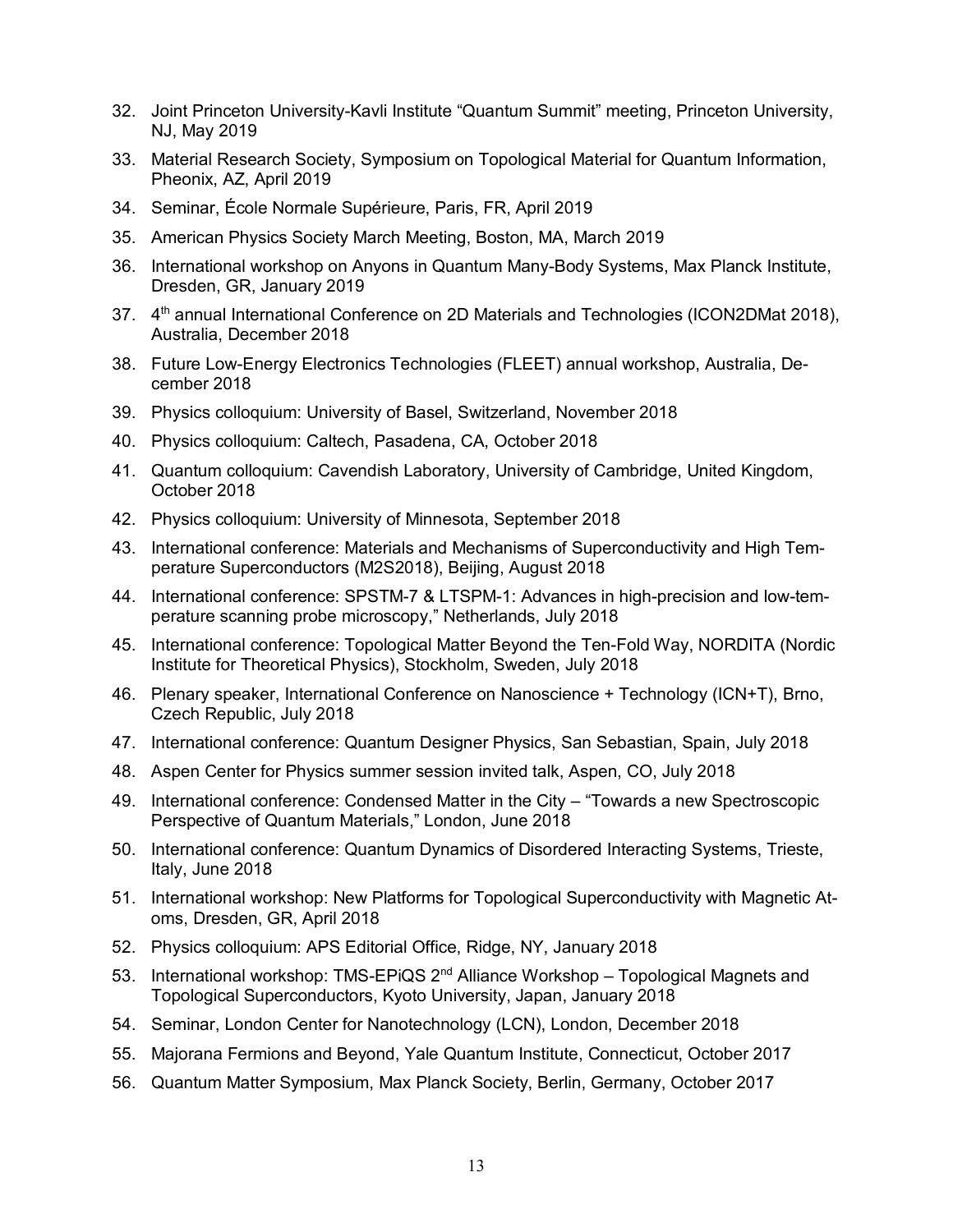- 57. Physics colloquium, University of Illinois, Urbana-Champaign, September 2017
- 58. Aspen Center for Physics summer session invited talk, Aspen, CO, August 2017
- 59. Gordon Research Conference: Spin Dynamics in Nanostructures, Les Diablerets, Switzerland, July 2017
- 60. Simons Program: Frontiers in Quantum Hall Physics, Niels Bohr Institute, University of Copenhagen, July 2017
- 61. Public lecturer, Inaugural Symposium: Frontiers in Emergent Quantum Phenomena, New York University (NYU), June 2017
- 62. International workshop: Topological Matter Meets Quantum Information, Shanghai Jiao Tong University (SJTU), China, June 2017
- 63. Spin Dynamics in the Dirac Systems, Johannes Gutenberg-Universität, Mainz, Germany, June 2017
- 64. Keynote speaker, Majorana States in Condensed Matter: Toward Topological Quantum Computation, Mallorca, Spain, May 2017
- 65. Symposium on Quantum Materials 2017, University of Oxford, United Kingdom, April 2017
- 66. APS March Meeting 2017, New Orleans, LA, March 2017.
- 67. International Winterschool on Electronic Properties of Novel Materials (IWEPNM), Kirchberg, Austria, March 2017.
- 68. Lamb Lecture, Max Planck Institute for Solid State Research, Stuttgart, Germany, February, 2017.
- 69. Physics seminar, École Normale Supérieure, Paris, France, Feb. 2017.
- 70. 44<sup>th</sup> Conference on the Physics and Chemistry of Surfaces and Interfaces (PCSI-44), Santaf Fe, New Mexico, January 2017.
- 71. EPIQS-TMS Trans-Pacific Conference on Topological Quantum Materials, Moorea, French Polynesia, December 2016.
- 72. Physics colloquium, Stanford University, California, November 2016.
- 73. Morris Loeb Lecturer, Harvard University, MA, November 2016.
- 74. TRR80 International Workshop: From Electronic Correlations to Functionality, Irsee, Germany, September 2016.
- 75. Topological States of Matter conference, San Sebastian, Spain, September 2016.
- 76. 20<sup>th</sup> International Vacuum Congress (IVC-20), Busan, Korea, August 2016.
- 77. Plenary speaker,International Conference on the Physics of Semiconductors (ICPS), Beijing, China, August 2016.
- 78. Lecturer, Boulder Summer School, Colorado, July 2016.
- 79. Physics seminar, Ecole Supérieure de Physique et de Chimie Industrielles (ESPCI), Paris, France, July 2016.
- 80. Spectroscopies in Novel Superconducters (SNS 2016) conference, Ludwigsburg, Germany, June 2016
- 81. Grande conférence sur les matériaux de pointe quantum materials and quantum information, RQMP, Université de Sherbrooke, Montreal, Canada, June 2016.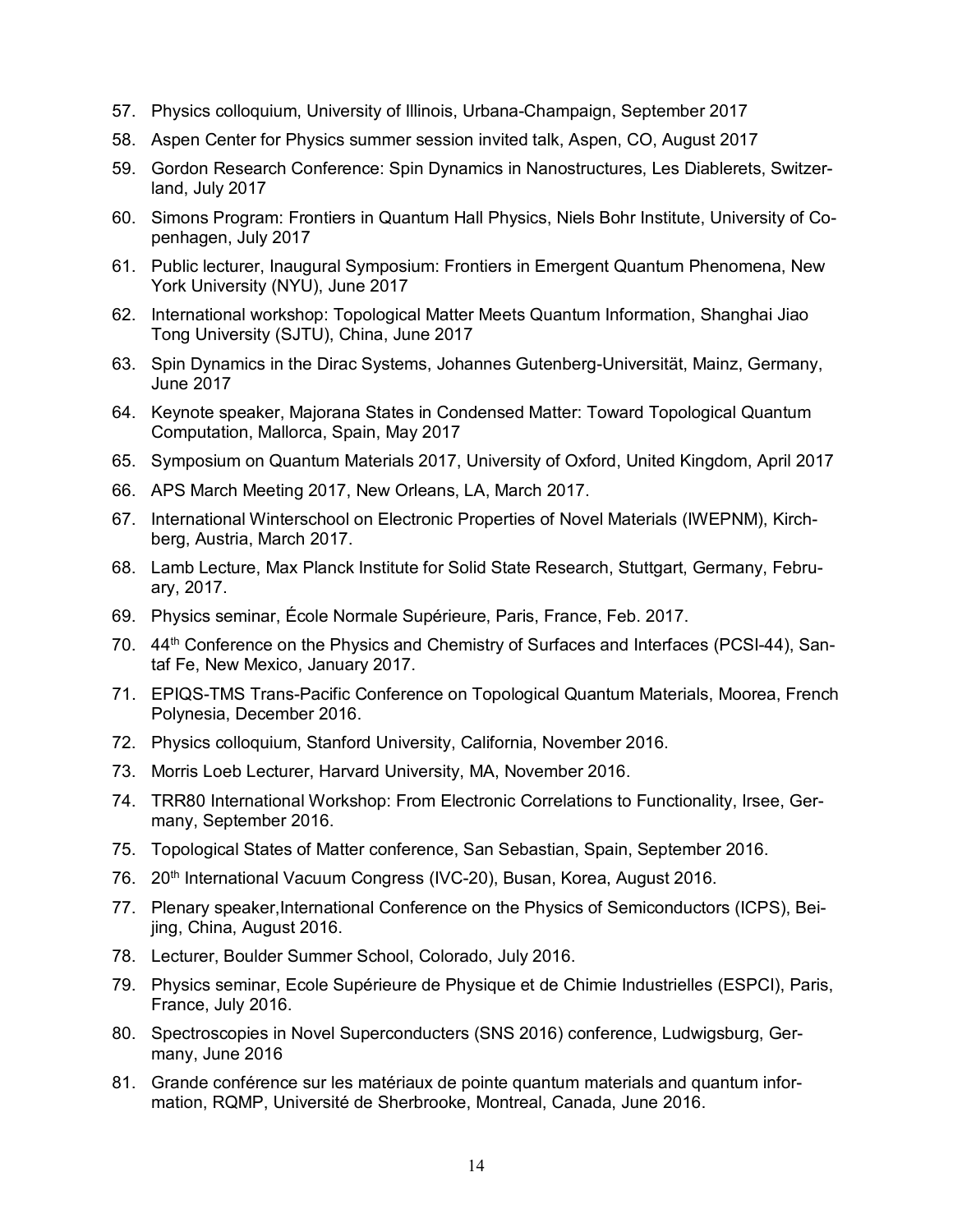- 82. Physics seminar, Ecole Supérieure de Physique et de Chimie Industrielles (ESPCI), Paris, France, June 2016.
- 83. Physics seminar, Paris-Sud University, Orsay, France, June 2016.
- 84. NSF Frontiers of Condensed Matter Physics: PIs workshop on topological phases of matter, Arlington, VA, May 2016.
- 85. Deutsche Physikalische Gesellschaft (DPG) meeting, Regensburg, GR, March 2016.
- 86. Condensed Matter Seminar, Rutgers University, NJ, February 2016.
- 87. Aspen Center for Physics Winter Workshop of Topological Quantum Matter: Progress and Applications, February 2016.
- 88. Physics Colloquium, City College of New York, New York, February 2016.
- 89. Physics Colloquium, University of Pennsylvania, Philadelphia, December 2015.
- 90. ISANN 2015: International Symposium on Advanced Nanodevices and Nanotechnology, Hawaii, December 2015.
- 91. Quantum Transport in One Dimension, Dresden, Germany, September 2015.
- 92. Plenary speaker at the International Conference on Material and Mechanism of Superconductivity (M2 S), Geneva, Switzerland, August 2015.
- 93. KITP Conference on Spin-Orbit Systems, UC-Santa Barbara, August 2015.
- 94. SpinTech VIII, Basel, Switzerland, August 2015.
- 95. New Trends in Topological Insulators 2015 (NTTI2015), San Sebastian, Spain, July 2015
- 96. Gordon Conference on Topological States, Hong Kong University of Science and Technology, June 2015.
- 97. Gordon Conference on Superconductivity, Chinese University of Hong Kong, May 2015
- 98. Einstein Colloquium at the Weismann Institute, Israel, May 2015.
- 99. Franklin Medal Symposium in Honor of C. Kane, G. Mele and S-C. Zhang, Temple University, April 2015.
- 100. Physics Colloquium, Princeton, March 2015.
- 101. APS March Meeting 2015, San Antonio, TX, March 2015.
- 102. Annual Meeting of American Association for Advancement of Science, Symposium on From Novel Imaging to Novel Physics, San Jose, CA, February 2015.
- 103. Physics Colloquium, New York University, December 2014.
- 104. SCES@60 workshop on strongly correlated electron systems at 60 years old, University of Illinois at Urbana-Champaign, October 2014.
- 105. Aspen Center for Physics Colloquium, August 2014.
- 106. Conference on New Trends in Topological Insulators, Berlin-Brandenburg Academy of Sciences, Berlin, July 2014.
- 107. Nobel Symposium on New Forms of Matter: Topological Insulators and Superconductors, Högberga Gård, Lidingö, Sweden, June 2014.
- 108. James Franck Institute Colloquium, University of Chicago, May 2014.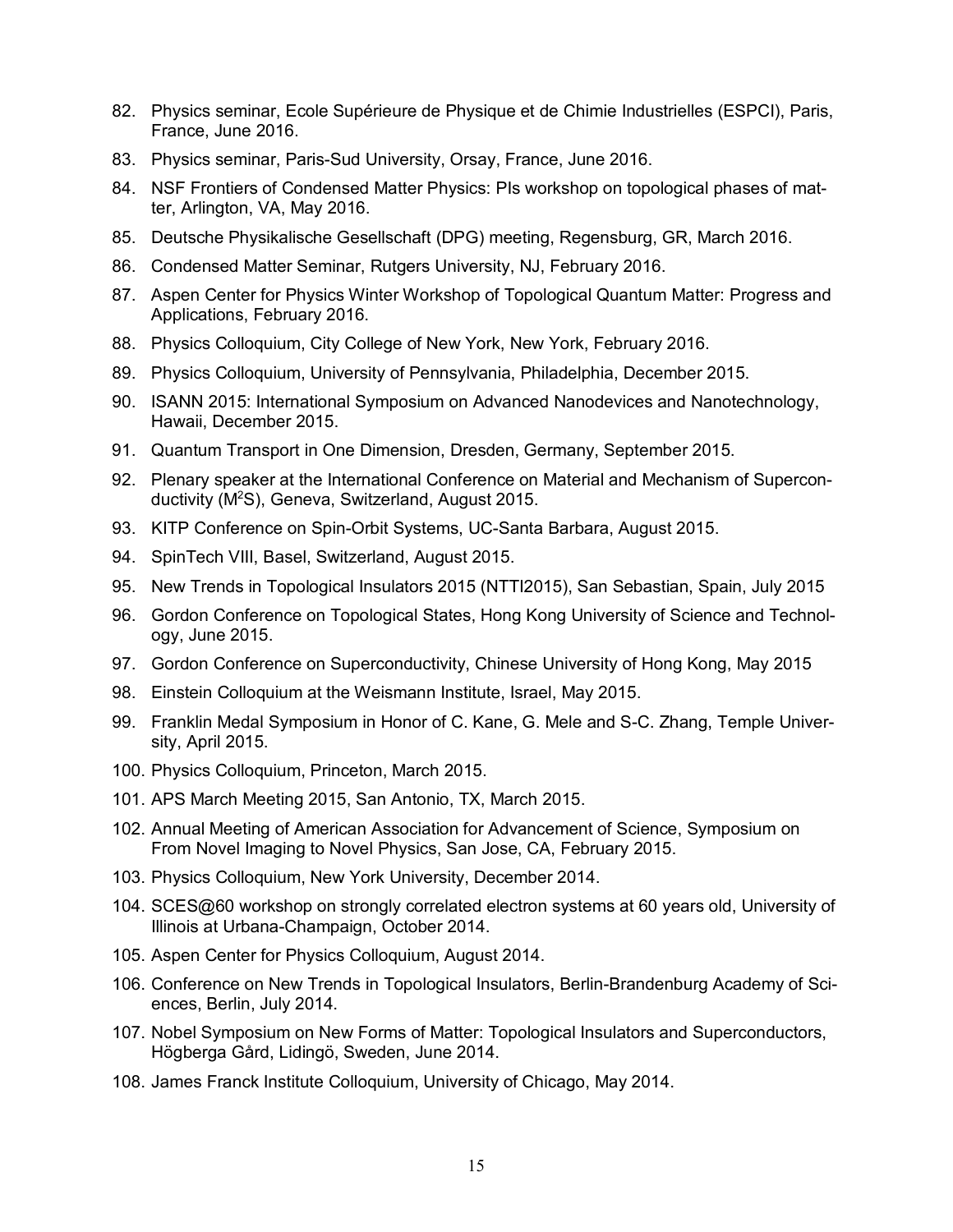- 109. Physics Colloquium, University of California at Berkeley, April 2014.
- 110. DPG German Physical Society Spring meeting, Dresden, Germany, March 2014.
- 111. International Conference on Nanoscience and Nanotechnology, Adelaide, Australia, February 2014.
- 112. Physics Colloquium, University of California at Santa Barbara, January 2014.
- 113. Aspen Winter Conference on "Beyond Quasi-particles," Center for Physics, Aspen, January 2014.
- 114. "Superconductivity at 300mK and Beyond" workshop, University of Maryland, College Park, MD, November 2013.
- 115. AVS 60<sup>th</sup> International Symposium & Exhibition, Long Beach, California, October 2013
- 116. International Workshop on Topology and Nonequilibrium in Low-Dimensional Electronic Systems, Dresden, Germany, September 2013.
- 117. 22<sup>nd</sup> International Conference on Strongly Correlated Electron Systems, Tokyo, Japan, August 2013.
- 118. Conference on Majorana Physics in Condensed Matter, Erice, Italy, July 2013.
- 119. Aspen Center for Physics summer program, July 2013.
- 120. Microsoft-Station Q Meeting, University of California-Santa Barbara, June 2013.
- 121. Majoranas in Solid State Workshop, Peking University, Beijing, China, June 2013.
- 122. Gordon Research Conference on Superconductivity, Les Diablerets, Switzerland, May 2013.
- 123. Microsoft-Station Q Seminar, University of California-Santa Barbara, May 2013.
- 124. Physics Colloquium, Department of Physics, MIT, Cambridge, Massachusetts, April 2013.
- 125. Symposium on Novel Topological Quantum Matter, University of Texas at Dallas, February 2013.
- 126. International Symposium at Advance Institute for Material Research, Sendai, Japan, February 2013.
- 127. Physics Colloquium, Department of Physics, University of Florida, January 2013.
- 128. Aspen Winter Conference on Topological States of Matter, Aspen, CO, January 2013.
- 129. Institute Colloquium, Max Planck Institute for Solid State Physics, Stuttgart, Germany, December 2012.
- 130. Physics Colloquium, Harvard University, Boston, MA, December 2012.
- 131. Aalto Physics Colloquium, Helsinki University of Technology, Otsvängen, Espoo, Finland, November 2012.
- 132. DARPA Workshop on Correlated Quantum Materials, Arlington, VA, November 2012.
- 133. Condensed Matter Seminar, Rutgers University, NJ, October 2012.
- 134. Keck Symposium on Imaging and Detection on the Molecular Scale: Challenges and Opportunities, Irvine, CA, August 2012.
- 135. Summer School and Workshop on Innovation in Strongly Correlated Electronic Systems, International Center for Theoretical Physics, Trieste, Italy, August 2012.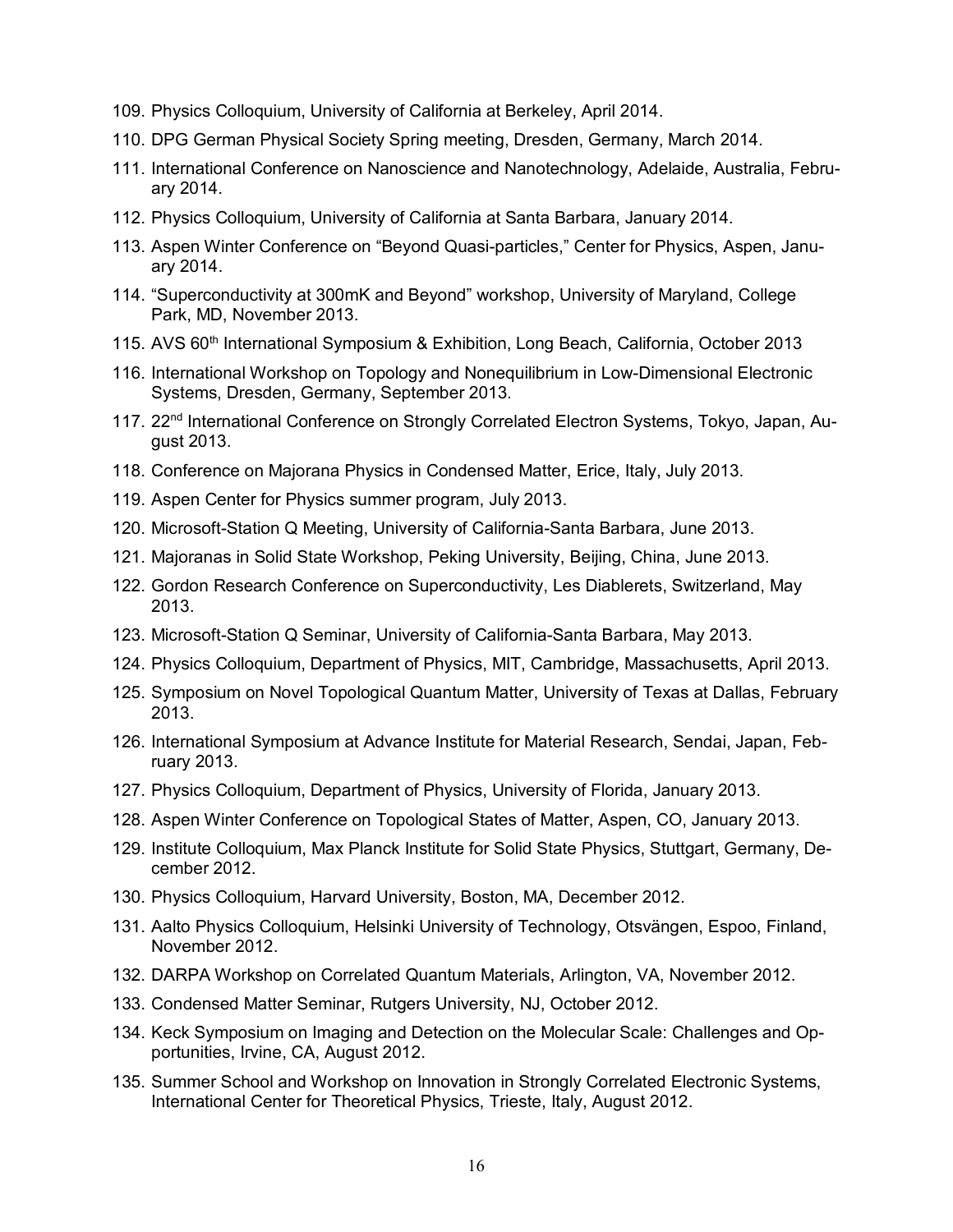- 136. International Conference on Material and Mechanism of Superconductivity, Washington, D.C., August 2012.
- 137. Workshop on Interacting Electron in Strong Spin-Orbit Systems, Aspen, CO. July 2012.
- 138. Gordon Conference on Correlated Systems, New Hampshire, MA June 2012.
- 139. Workshop on Quantum Matter from Nano to the Macroscale, Max-Planck Institute for the Physics of Complex Matter, June 2012.
- 140. Workshop on Quantum Disorder Systems, Poincare Institute, Paris, France, June 2012.
- 141. Condensed Matter Seminar, Los Alamos National Laboratory, May 2012.
- 142. Physics Colloquium, University of Roma La Spaienza, April 2012.
- 143. Condensed Matter Seminar, Harvard University, Cambridge, MA, March 15, 2012.
- 144. March APS Meeting, Boston, MA, February 27-March 2, 2012.
- 145. Workshop on Physics of topological insulators, graphene, spin chains and Nanowires, Dresden, Germany, February 16-17, 2012.
- 146. 39<sup>th</sup> Conference on the Physics and Chemistry of Surfaces and Interfaces (PCSI), Santa Fe, New Mexico, January 22-26, 2012.
- 147. Conference on Topological Insulators and Superconductors at Kavli Institute for Theoretical Physics, Santa Barbara, CA, November 2011.
- 148. Conference on Topological aspects of quantum-coherent states in new materials, Chicago, IL, October 2011.
- 149. Half-Plenary Speaker 26<sup>th</sup> Annual International Conference on Low Temperature Physics, LT26, Beijing, China, August 2011.
- 150. Pagels Public Lecture, Aspen, August 2011.
- 151. Colloquium, Aspen Center For Physics, Aspen, CO, August 2011.
- 152. Fifth Stig Lundqvist Conference on Advancing the Frontiers of Condensed Matter Physics,Trieste, Italy, July 10-15, 2011.
- 153. Kavli Colloquium, Kavli Institute of Nanoscience, Delft University of Technology, Delft, Netherlands, April 13-15, 2011.
- 154. Physics Colloquium, Yale University, New Haven, CT, April 11, 2011.
- 155. Physics Colloquium, University of Texas, Austin, TX, April 7, 2011.
- 156. Institute Colloquium, Max-Planck Institute for Complex Matter, Dresden, Germany, March 1, 2011.
- 157. Physics Colloquium, Oxford University, Oxford, England, February 2011.
- 158. Aspen Winter Conference on Contrasting Superconductivity in Pnictides and Cuprates- , Aspen, CO, January 2011.
- 159. 2010 Winter School of theoretical physics on "Topological states and condensed matter systems" at the Institute of Advanced Study of the Hebrew University, Jerusalem, Israel, December 2010.
- 160. Conference on Topological Insulators & Superconductors Workshop, Princeton, NJ, November 2010.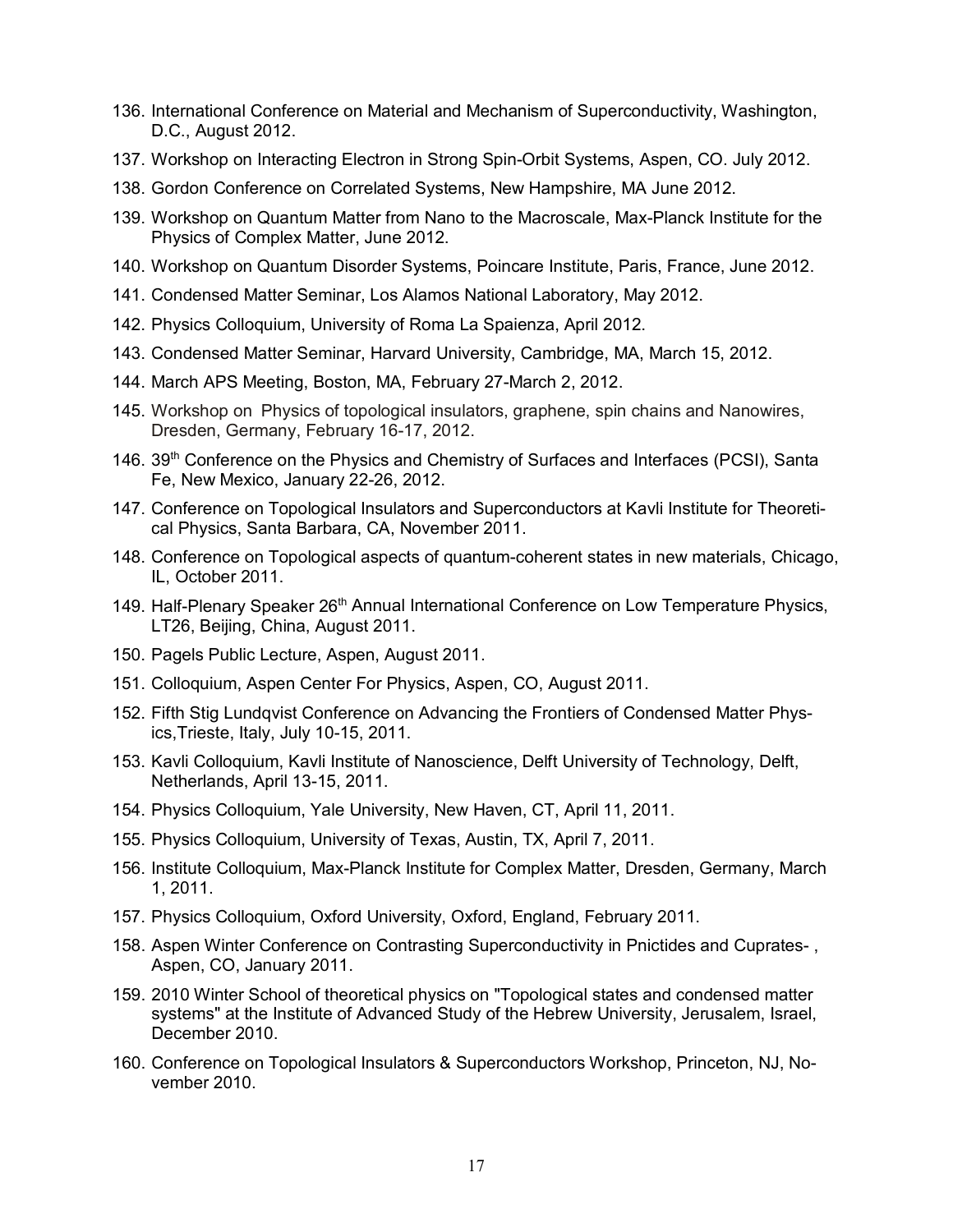- 161. 55th Annual Conference on Magnetism & Magnetic Materials, Atlanta, GA, November 2010.
- 162. Physics Colloquium, Pennsylvania State University, College Park, PA, October 2010.
- 163. Zurich Physics Colloquium, ETH Zurich, Switzerland, September 2010.
- 164. CM Seminar, ETH Zurich, Switzerland, September 2010.
- 165. Keynote Lecturer, 18<sup>th</sup> International Vacuum Congress (IVC-18), Beijing, China, August 2010.
- 166. Strongly Correlated Electron Conference Santa Fe, NM, July 2010.
- 167. Conference on The Physics of Complex Oxides, Santorini, June 2010.
- 168. 6th annual workshop of the NSF Center for Probing the Nanoscale, Stanford University, May 14, 2010.
- 169. Invited talk at American Physical Society March Meeting, Portland, March 2010.
- 170. Conference on Exotic Insulating States of Matter, Johns Hopkins Workshop, Baltimore, MD, January 14-16, 2010.
- 171. ICAM Annual Conference, University of California, Davis, January 10-13, 2010.
- 172. Physics Colloquium, University of Chicago, Chicago, Illinois, October 15, 2009.
- 173. Nanostructures at Surfaces International Conference, Ascona, Switzerland, September 20- 25, 2009.
- 174.  $9<sup>th</sup>$  International Conference on Materials and Mechanisms of Superconductivity M<sup>2</sup>S-IX, Tokyo, Japan, September 2009.
- 175. Glassy '09, Emergence of Inhomogeneous Phases in Strongly Correlated Electron Systems, Paris, France, July 2009.
- 176. Critical Issues Related to Higher Temperature Superconductors Conference, Kavli Institute for Theoretical Physics, Santa Barbara, CA, June 2009.
- 177. Gordon Research Conference on Superconductivity, Hong Kong, June 2009.
- 178. Conference on Superconductor-Insulator Transitions, International Center for Theoretical Physics, Trieste, Italy, May 2009.
- 179. CMAP Colloquium, Harvard, April 2009.
- 180. Chez Pierre Seminar, MIT, April 2009.
- 181. Spin Currents 2009 Retreat, IBM, Stanford Sierra Conference Center, Fallen Leaf Lake, South Lake Tahoe, April 2009.
- 182. Condensed Matter Physics Seminar, Yale, New Haven, MA, March 2009.
- 183. Condensed matter Physics Seminar, Ohio State University, Columbus, Ohio, January 2009.
- 184. Ringberg Superconductivity Symposium, Schloss Ringberg, Rottach-Egern, Germany, November 2008.
- 185. Workshop on Strong Correlation in Materials and Atom Traps, International Center for Theoretical Physics, Trieste, Italy, August 2008.
- 186. Half-Plenary Talk at the 25<sup>th</sup> Low Temperature Conference, Amsterdam, August 2008.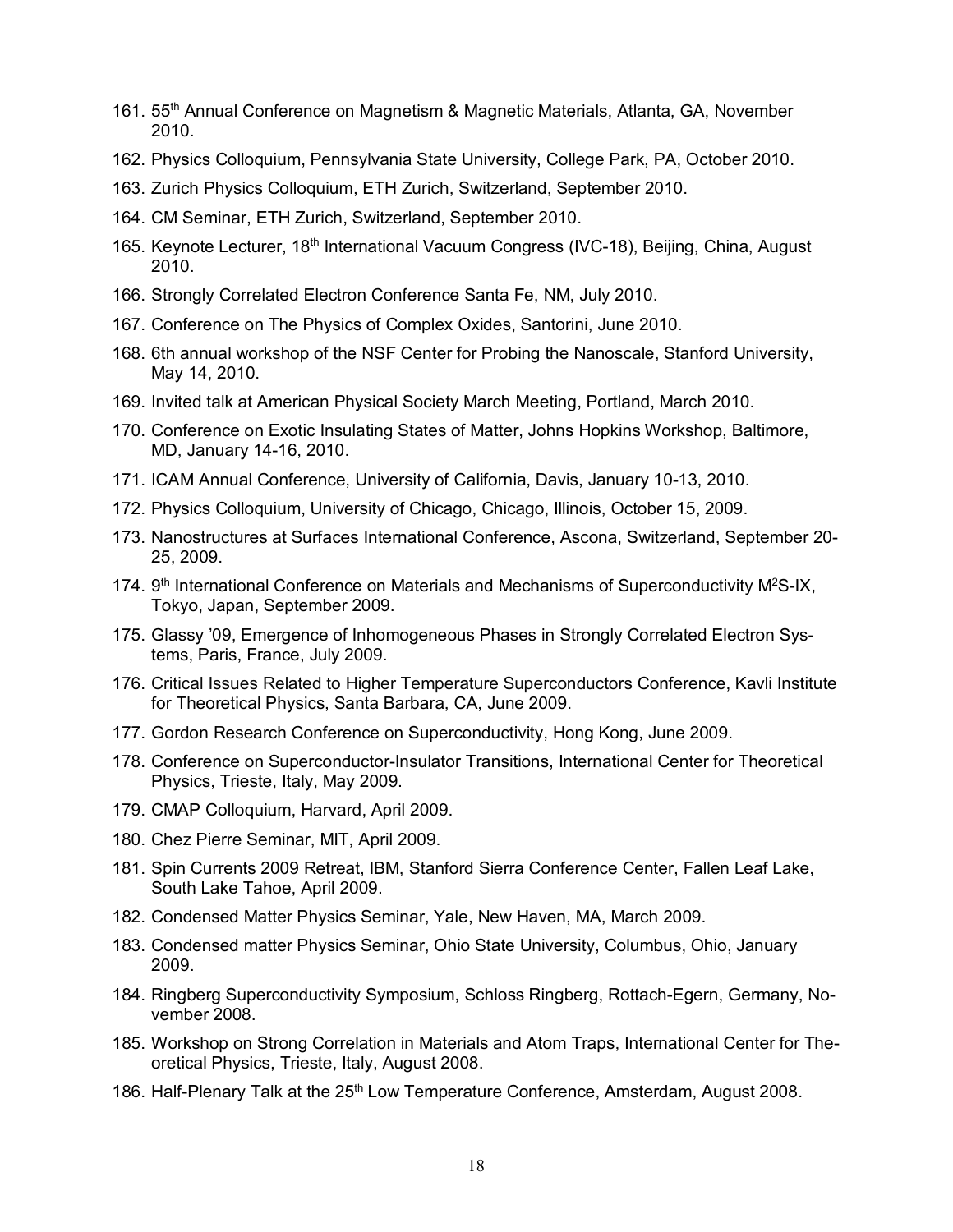- 187. Plenary Talks at the 2008 International Conference on Nanoscience and Technology (ICN+T 2008), Keystone, CO, July 2008.
- 188. School Lecturer at the 2008 Boulder Condensed Matter Physics Summer School focusing on "Strongly Correlated Electrons, Boulder, CO, July 2008.
- 189. International Conference on Low-Energy Electrodynamics in Solids 2008 (LEESO8), Vancouver-Whistler, British Columbia, July 2008.
- 190. Unconventional Phases and Phase Transitions in Strongly Correlated Electron Systems (UPPT08), Dresden, Germany, June 2008.
- 191. Oakridge National Laboratory Discovery Lecture, May 2008.
- 192. Canadian Institute for Advanced Research Quantum Materials Meeting, Toronto, Canada, May 2008.
- 193. IBM T. J. Watson Research Center, Physical Sciences Seminar, May 2008.
- 194. Frontiers in Nanoscience: Spectroscopy at the Nanometer Scale, Schloss Ringberg, Rottach-Egern, Germany, April 2008.
- 195. American Physical Society March 2008 Meeting, New Orleans, March 2008.
- 196. University of Wisconsin, Physics Colloquium, February 2008.
- 197. The 35<sup>th</sup> Conference on the Physics and Chemistry of Surfaces and Interfaces (PCSI), Santa Fe, New Mexico, January 2008.
- 198. Workshop on Conductor-Insulator Quantum Phase Transitions at the Ohio State University, Columbus, Ohio, January 2008.
- 199. Condensed Matter Seminar, Rutgers University, October 2007.
- 200. Gordon Conference on Superconductivity, Les Diablerets, Switzerland, September 2007.
- 201. International Conference on Spectroscopies in Novel Superconductors (SNS2007), Sendai, Japan, August 2007.
- 202. Workshop on Superfluid Universe, Aspen, Colorado August 2007.
- 203. A. I. Larkin Memorial Conference, Landau Institute for Theoretical Physics, Chernogolovka, Russia, June 2007.
- 204. Fourth International School and Conference on Spintronics and Quantum Information Technology, Spintech IV, Maui, Hawaii, June 2007.
- 205. International Symposium on Nanoscience and Nanotechnology, Hamburg, Germany, May 30 to June 2007.
- 206. Dynamics in Complex Systems, DELFS III, Port Jefferson, NY, May 2007.
- 207. Condensed Matter Seminar, Harvard University, May 2007.
- 208. Physics Colloquium, Ohio University, May 2007.
- 209. Condensed Matter Seminar, Simon Fraser University, Vancouver, British Columbia, April 2007.
- 210. Condensed Matter Seminar, University of British Columbia, April 2007.
- 211. Condensed Matter Seminar, University of Illinois Urbana Champaign, Condensed Matter Seminar, March 2007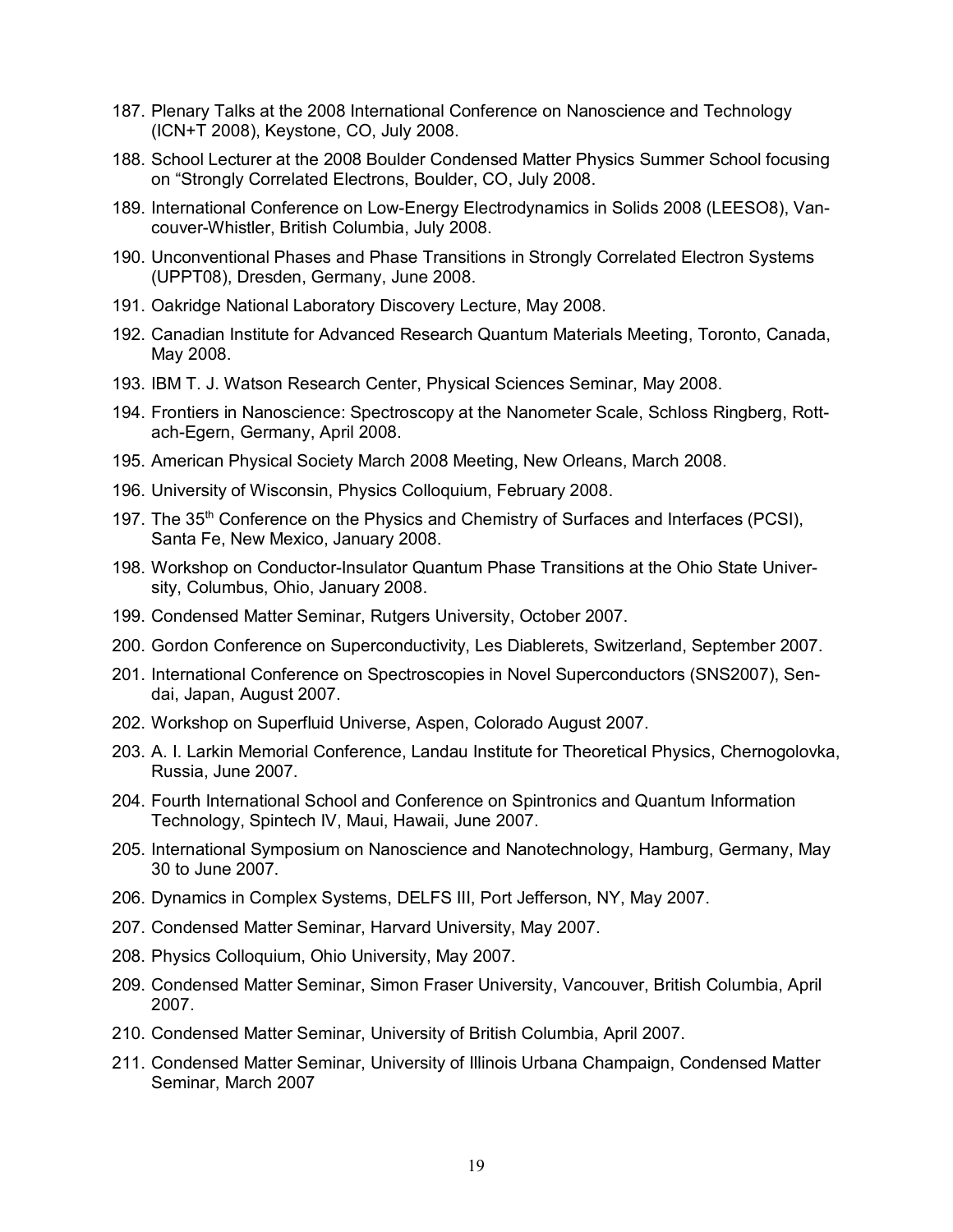- 212. Norman Hascoe Distinguished Lecture, University of Connecticut, February 2007.
- 213. Winter 2007 Aspen Condensed Matter Conference on Spins in Nanostructures: Dynamics, Spectroscopy, Manipulation and Control, Aspen, Colorado, January 2007.
- 214. Physics Colloquium, Johns Hopkins University, January 2007.
- 215. MMM/Intermag Conference, Baltimore, MD, January 2007.
- 216. 5<sup>th</sup> International Conference Stripes 06, University of Roma, La Sapienza, Italy, December 2006.
- 217. The 10<sup>th</sup> Anniversary Workshop of APCTP (Asia Pacific Center for Theoretical Physics), Pohang, Korea, November 2006.
- 218. Condensed Matter Seminar, University of Pennsylvania, September 2006.
- 219. 4th International Conference on Scanning Probe Spectroscopy SPS'06, Hamburg, Germany, July 2006.
- 220. 8<sup>th</sup> International Conference on Materials and Mechanisms of Superconductivity and High Temperature Superconductors (M2S-HTSC-VIII), Dresden, Germany, July 2006.
- 221. Weizmann Institute of Science, Rehovot, Israel, Physics Colloquium, June 2006.
- 222. University of Minnesota, Physics Colloquium, April 2006.
- 223. Rice University, Physics Colloquium, April 2006.
- 224. Workshop on Electron Phonon Coupling in Oxides, Santa Fe, NM, April 2006.
- 225. Rutgers University, Physics Colloquium, December 2005.
- 226. Michigan State University, Physics Colloquium, November 2005.
- 227. Max Planck Institute and DFG Workshop on Properties of Cuprate Superconductors, Schloss Ringberg, Rottach-Egern, Germany, November 2005.
- 228. Swiss Workshop on Materials with Novel Electronic Properties, Les Diablerets, Switzerland, September 2005.
- 229. Frontiers of Science within Nanotechnology conference, Boston University, August 2005.
- 230. Institute for Complex Adaptive Matter Summer School: Strongly correlated electrons: diverse examples and unifying themes, Cargèse, France, August 2005.
- 231. Fourth Asia-Pacific Workshop on Strongly Correlated Systems, Beijing, China, May 2005.
- 232. Max-Planck-Institute Dresden workshop on Nanoscale Fluctuations in Magnetic and Superconducting Systems (NANO05), Dresden, Germany, May 2005.
- 233. University of Kentucky in Lexington, Novel Electronic Materials Workshop, April 2005.
- 234. AAAS Annual Meeting, Frontiers in Physical Sciences, Washington DC, February 2005.
- 235. Princeton Center for Complex Materials, Symposium Novel Electronic Materials, February 2005.
- 236. Fourth International Conference of the STRIPES series on Nanoscale Heterogeneity and Quantum Phenomena in Complex Matter, Roma, Italy, September 2004.
- 237. Seventh International Conference on Spectroscopies in Novel Superconductors (SNS2004), Sitges, Spain, July 2004.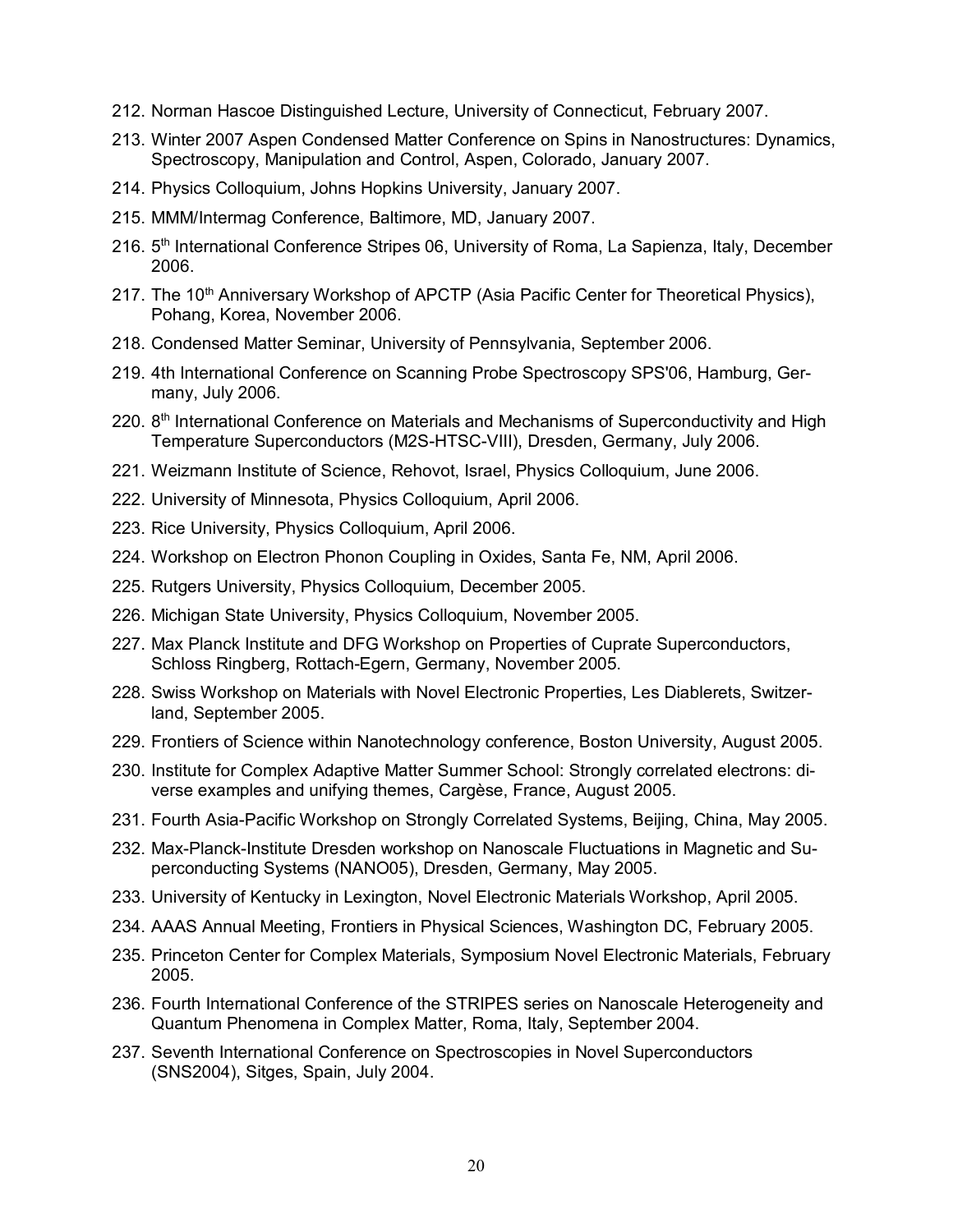- 238. Gordon Research Conference on Correlated Electron Systems, South Hadley Massachusetts, July 2004.
- 239. Kavli Institute for Theoretical Physics Conference on Exotic Order and Criticality in Quantum Matter, Santa Barbara, CA, June 2004.
- 240. Canadian Institute for Advanced Research, Quantum Materials Meeting, May 2004.
- 241. Canadian Institute for Advanced Research, Summer School, May 2004.
- 242. Institute for Adaptive Matter Conference on Evolution of Quantum Effects from the Nano to the Macro Scale, Corsica, France, May 2004.
- 243. Yale University, Condensed Matter Seminar, April 2004.
- 244. University of Chicago, James Franck Institute and MRSEC Seminar, April 2004.
- 245. American Physical Society March Meeting, Montreal, Canada, March 2004.
- 246. Stanford University, Condensed Matter Seminar, March 2004.
- 247. University of California at Santa Cruz, CM-EE Seminar, March 2004
- 248. Northwestern University, Physical Chemistry Seminar, February 2004.
- 249. Aspen Center for Physics: Winter Conference on Condensed Matter, Aspen, CO, January 2004.
- 250. Northwestern University, Physical Chemistry Colloquium, January 2004.
- 251. University of California at Los Angles, Physics Department Colloquium, January 2004.
- 252. 3rd International Workshop on Novel Quantum Phenomena in Transition Metal Oxides and The 1st Asia-Pacific Workshop on Strongly Correlated Electron Systems, Sendai, Japan, November 2003.
- 253. 3rd International Symposium on Scanning Probe Spectroscopy and Related Methods SPS'03, Poznan-Malta, Poland, July 2003.
- 254. Los Alamos National Laboratory, Condensed Matter Seminar, June 2003.
- 255. Workshop on Phase Competition in Transition-Metal Oxides and Other Compounds, University of California at Berkeley, May 2003.
- 256. 7<sup>th</sup> International Conference on Materials and Mechanisms of Superconductivity and High Temperature Superconductors, Rio de Janeiro, Brazil, May 2003.
- 257. Material Research Society, Symposium on Nanotubes-Based Devices, San Francisco, CA, April 2003.
- 258. University of Pennsylvania, Frontiers of Materials Seminar, February 2003.
- 259. University of California at Berkeley, Condensed Matter seminar, November 2002.
- 260. University of Illinois at Chicago, Condensed Matter seminar, October 2002.
- 261. California Institute of Technology, Physics Department Colloquium, October 2002.
- 262. IBM T.J Watson Research Center, Yorktown Heights, IBM-Illinois Symposium, October 2002.
- 263. University of Chicago, Physics Department Colloquium, October 2002.
- 264. University of Illinois at Urbana-Champaign, Physics Department Colloquium, September 2002.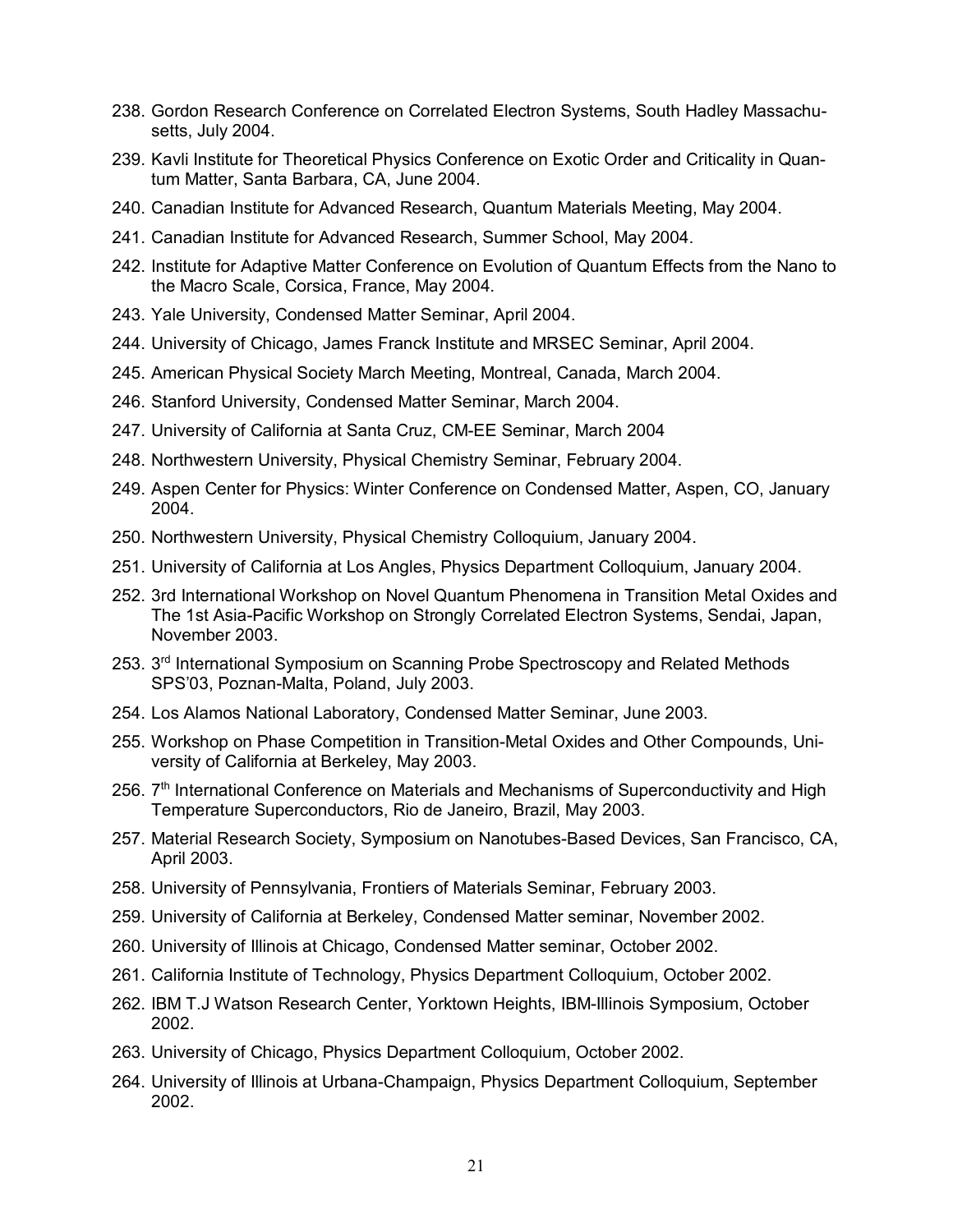- 265. International Conference on the Science and Application of Nanotubes NT'02, Boston College, July 2002.
- 266. Workshop on Intrinsic Multiscale Structure and Dynamics in Complex Electronic Oxides, Trieste, Italy, June 2002.
- 267. The Centennial Meeting of the Electrochemical Society, Philadelphia, PA, May 2002.
- 268. University of Pennsylvania, Physics Department Colloquium, April 2002.
- 269. American Physical Society March Meeting, Indianapolis, IN, March 2002.
- 270. XVI<sub>th</sub> International Winter School on Electronic Properties of Novel Materials, Kirchberg, Austria, March 2002.
- 271. Princeton University, Physics Department Colloquium and Condensed Matter seminar, February 2002.
- 272. Institute for Complex Adaptive Matter Workshop on Local probes of Nanoscale Phenomena in Matter, Santa Fe, NM, December 2001.
- 273. Stanford University, Condensed Matter Seminar, December 2001.
- 274. University of Wisconsin, Physics Department Colloquium, October 2001.
- 275. Gordon Conference on Superconductivity, Oxford, England, September 2001.
- 276. Symposium on Physics of Correlated Electron Systems, Los Alamos National Laboratory, August 2001.
- 277. Los Alamos National Laboratory, Symposium on Correlated Electron Physics, August 2001.
- 278. Workshop on Defects in Correlated Electron Systems, Dresden, Germany, July 2001.
- 279. 6<sup>th</sup> International Conference on Spectroscopy of Novel Superconductors, Chicago, IL, May 2001.
- 280. Ohio State University, Condensed Matter Seminar, April 2001.
- 281. National High Magnetic Field Laboratory, Florida State University, Seminar, December 2000
- 282. Second International Conference on Scanning Probe Spectroscopy, Hamburg, Germany, July 2000.
- 283. American Physical Society March Meeting, Minneapolis, MN, March 2000.
- 284. Indiana University, Condensed Matter Seminar, November 1999.
- 285. University of Tennessee at Knoxville, Condensed Matter Seminar, June 1999.
- 286. Purdue University, Condensed Matter Seminar, January 1999.
- 287. National Academy of Sciences 10<sup>th</sup> Annual Symposium on Frontiers in Science, Irvin, CA, November 1998.
- 288. American Chemical Society: Symposium on Structure and Electronic Properties of Materials by Scanning Probe Microscopy, Boston, MA, August 1998.
- 289. Gordon Conference on Correlated Electron Systems, Tilton College, New Hampshire, July 1998.
- 290. Cornell University, Condensed Matter Seminar, March 1998.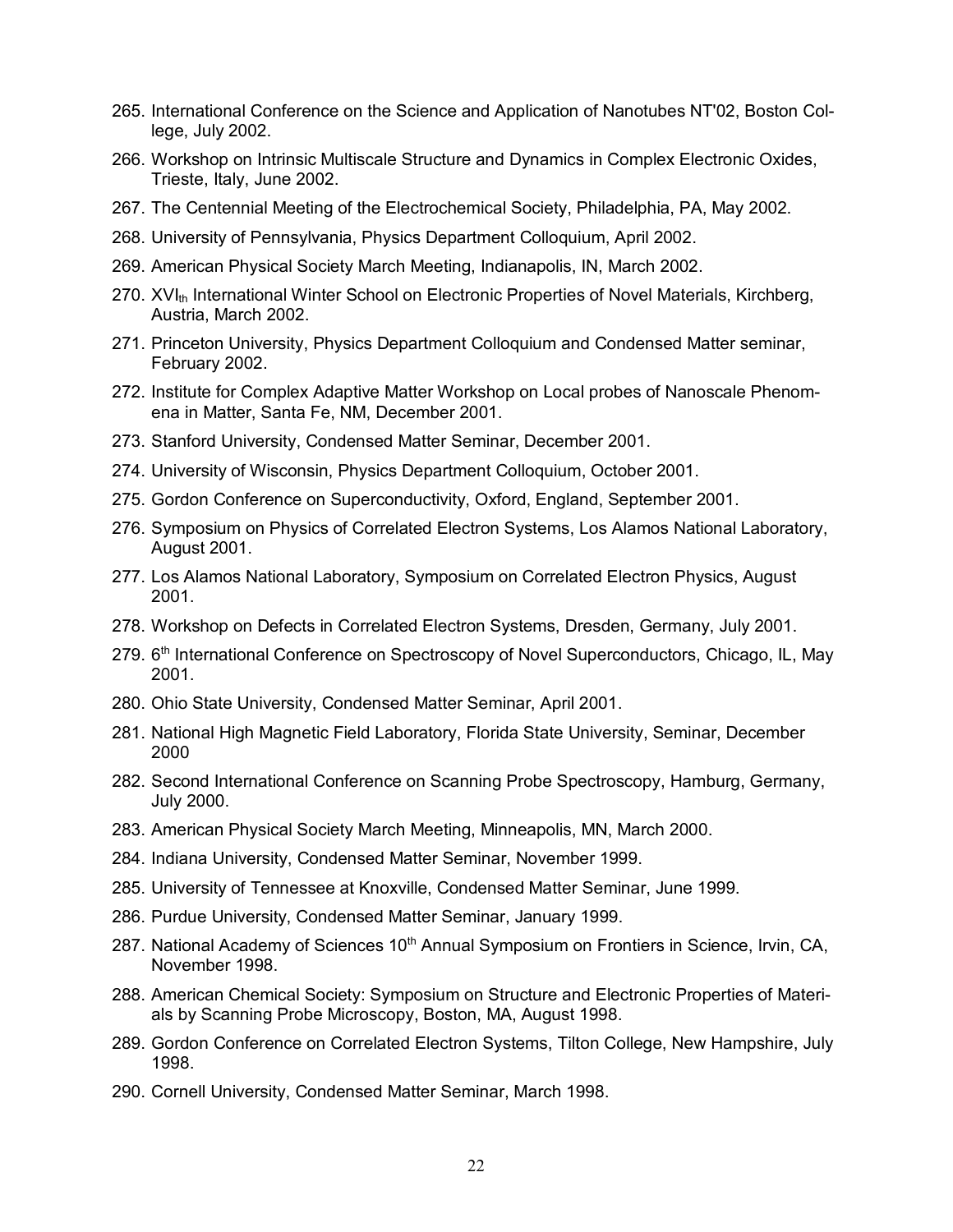- 291. Northwestern University, Condensed Matter Seminar, March 1998.
- 292. The 5<sup>th</sup> International Colloquium on Scanning Tunneling Microscopy, Kanazawa, Japan, December 1997.
- 293. University of Illinois at Urbana-Champaign, Condensed Matter Seminar, October 1997.
- 294. International Scanning Microscopy Meeting: Symposium on Formation and Properties of Nanoscale Structures, Chicago, IL, August 1997.
- 295. IBM Almaden Research Center, Physical Sciences Colloquium, May 1997.
- 296. NEC Research, Princeton, Seminar, April 1997.
- 297. American Physical Society March Meeting, Kansas City, March 1997.
- 298. University of Southern California, Condensed Matter Seminar, February 1997.
- 299. California Institute of Technology, Condensed Matter Seminar, February 1997.
- 300. Aspen Center for Physics: Winter Conference on Condensed Matter, Aspen, CO, January, 1997.
- 301. Stanford University, Condensed Matter Seminar, November 1996.
- 302. Princeton University, Condensed Matter Seminar, November 1996.
- 303. Symposium on the Physics of Nanostructures, Hamburg University, Hamburg, Germany, June 1996.
- 304. NATO Workshop on Atomic and Molecular Wires, Les Houches, France, May 1996.
- 305. University of California at Santa Barbara, Condensed Matter Seminar, May 1996.
- 306. University of Geneva, Switzerland, May 1996.
- 307. CNRS-Low Temperature Laboratory, Grenoble, France, May 1996.
- 308. University of Paris at Orsay, France, May 1996.
- 309. University of California at Berkeley, Condensed Matter Seminar, September 1996.
- 310. Brown University, Condensed Matter Seminar, April 1996.
- 311. University of California at San Diego, Condensed Matter Seminar, April 1996.
- 312. University of Illinois at Urbana-Champaign, Condensed Matter Seminar, April 1996.
- 313. Purdue University, Condensed Matter Seminar, March 1996.
- 314. Rice University, Condensed Matter Seminar, February 1996.
- 315. University of Pennsylvania, Condensed Matter Seminar, February 1996.
- 316. University of California at Santa Cruz, Condensed Matter Seminar, May 1995.
- 317. American Physical Society March Meeting, San Jose, CA, March 1995.
- 318. University of California at Berkeley, Condensed Matter Seminar, October 1994.
- 319. IBM Almaden Research Center, Seminar, April 1994.
- 320. Harvard University, Condensed Matter Seminar, December 1993.
- 321. IBM Yorktown Heights Research Center, Seminar, September 1993.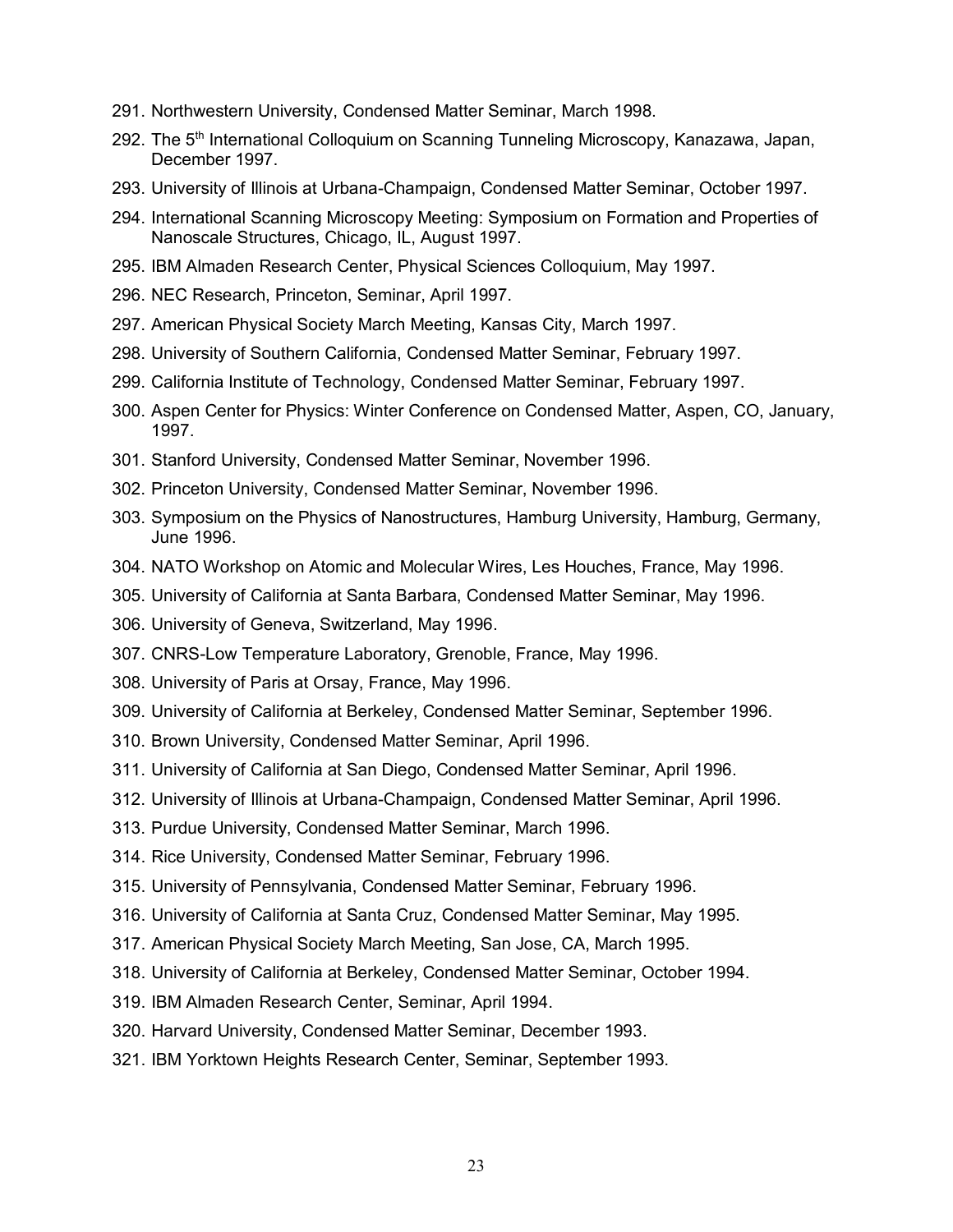# **Academic Activities**

## *Panels & Committees:*

- 1. Aspen Center for Physics, Elected Board of General Member, 2020-2025
- 2. Science and Technology Steering Committee, Brookhaven National Laboratory, 2005-present.
- 3. Advisory Committee, Australian Research Council Center of Excellence in Future Low-Energy Electronics Technologies (FLEET), 2017-present
- 4. Alan T. Waterman Award Committee, National Science Foundation, 2013-2015.
- 5. Chair, American Physical Society (DCMP) Fellowship Committee, 2015.
- 6. Member-at-large, American Physical Society (DCMP), 2011-2013.
- 7. McMillian Award Prize Committee, University of Illinois, External Member, 2009-2012.
- 8. Defense Science Study Group, 2010-2011.
- 9. Member AAAS Electorate Nominating Committee of the Section on Physics, 2009-2012.
- 10. Panel member, National Science Foundation's site visit of Harvard University's Nanoscience and Engineering Center, May 2003, 2007.
- 11. Panel member, National Science Foundation's review panel for evaluation of Nanoscale Science and Engineering (NIRT) program proposals, Washington D.C., January 2001.

# **Organizing Activities:**

- 1. Director, Princeton Center for Complex Materials, an NSF-supported Materials Science and Research Center (MRSEC) at Princeton (annual budget of \$3M), since 2015
- 2. Co-Chair, Gordon Research Conference, "New Materials and Structures in Topological and Correlated Systems," Hong Kong, CN, June 16-21, 2019
- 3. Co-Organizer, Princeton Center for Theoretical Science workshop, "Strongly Correlated Systems and Interactions in Quantum Matter," Princeton, NJ, April 25-28, 2019
- 4. Organizer, National Science Foundation Frontiers of Condensed Matter Physics Meeting, Arlington, Virginia, May 2016.
- 5. Co-Organizer, Princeton Center for Theoretical Science and ONR Workshop on Majorana Fermions and Beyond, Princeton, NJ, October 2014.
- 6. Program Committee for the PWA90 Workshop Marking the Frontier Scientific Accomplishments of Philip W. Anderson, Princeton, NJ, December 2013.
- 7. Co-Organizer, Aspen Center for Physics summer program on Disorder, Dynamics, Frustration and Topology in Quantum Condensed Matter, Aspen, CO, June-July, 2013.
- 8. Chair, Gordon Research Conference on Superconductivity, Waterville Valley, NH, June 5- 10, 2011.
- 9. PCCM Executive Committee. (Princeton Center for Complex Materials, a National Science Foundation Funded Materials Research Science and Engineering Center (MRSEC) at Princeton University), 2008-present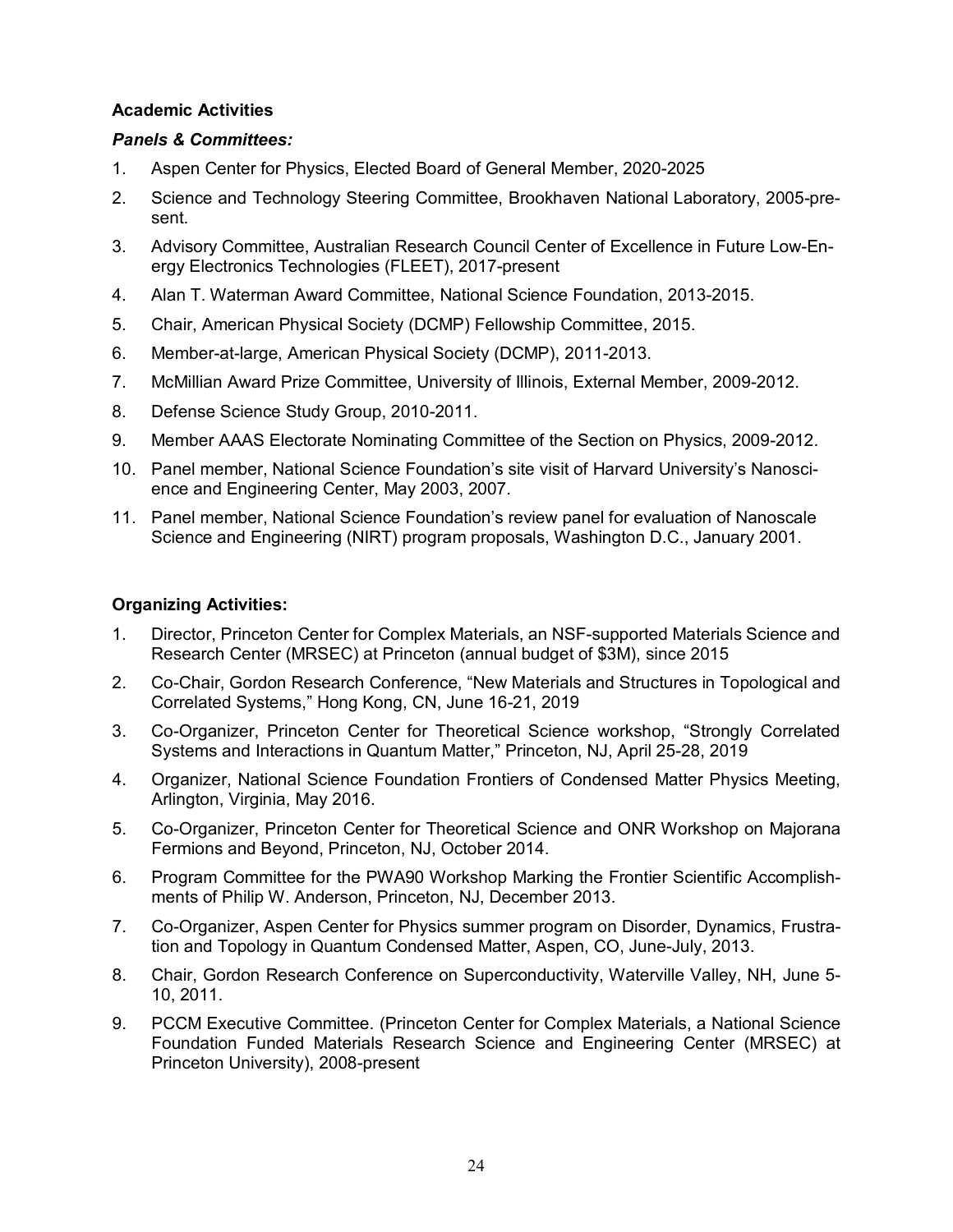- 10. Co-Chair Joint PCCM-PCTS (Princeton Center for Complex Materials-Princeton Center for Theoretical Science) Conference on Topological Insulators and Superconductors, Princeton, NJ, November 13-14, 2010.
- 11. Program Committee for the International Conference on Nanoscale Science and Technology (ICN+T), Beijing, China, August 2010.
- 12. Chair, Princeton Physics Department Graduate Admission Committee, 2009-11.
- 13. Task Force on the Status of Women and Minority Faculty at Princeton, 2006-2007.
- 14. Co-Chair Joint PCCM-PCTS (Princeton Center for Complex Materials-Princeton Center for Theoretical Science) Iron-based High Temperature Superconductors Short Program, Princeton, NJ, November 13-14, 2008.
- 15. Program Committee for the International Conference on Nanoscale Science and Technology, Keystone Resort, Colorado, July 2008.
- 16. Vice-Chair, Gordon Conference on Superconductivity, Hong-Kong, 2009.
- 17. Scientific Advisory Committee, International Conference on Scanning Probe Spectroscopy and Related Methods, 2003-present.
- 18. Co-Organizer, Institute for Complex Adaptive Matter Workshop on Local probes of Nanoscale Phenomena in Matter, Santa Fe, New Mexico, December 2001.

#### **Previous Graduate Students (16) and Postdoctoral Research Associates (11)**

- 1. Daniel J. Hornbaker (Ph.D. U. Illinois, 2002), Research Scientist, Army Research Laboratory
- 2. Se-Jong. Kahng (Postdoc 1999-2000), Professor of Physics, Korea University, Seoul, Korea
- 3. Michael Vershinin (Ph.D. U. Illinois, 2004), Assistant Professor of Physics, University of Utah
- 4. Shashank Misra (Ph.D, U. Illinois, 2005), Staff Scientist, Sandia National Laboratory
- 5. Dale Kitchen (Ph.D. U. Illinois, 2006), Research Scientist, Milliken Research Corporation
- 6. Kenjiro Gomes (Ph. D. U Illinois, 2008), Assistant Professor of Physics, Notre Dame University.
- 7. Abhay Pasupathy (Postdoc 2004-2008) Associate Professor of Physics, Columbia University
- 8. Anthony Richardella (Ph.D. U. Illinois, 2009), Postdoctoral Scientist, Penn State University
- 9. Aakash Pushp (Ph.D. U Illinois, 2009), Research Staff Member, IBM Almaden Research **Center**
- 10. Lukas Urban (Ph.D. U Illinois, 2010), Princeton Consulting Co.
- 11. Pedram Roushan (Ph.D. Princeton, 2011), Research Scientist at Google Inc., Santa Barbara
- 12. Colin Parker (Ph.D. Princeton, 2011), Assistant Professor of Physics, Georgia Institute of Technology, starting in 2016
- 13. Haim Beidenkopf (Postdoc 2009-2012) Assistant Professor of Physics, Weizmann Institute, Israel
- 14. Jungpil Seo (Postdoc 2009-2013) Assistant Professor of Physics, Daegu Gyeongbuk Institute of Science & Techology (DGIST), Republic of Korea